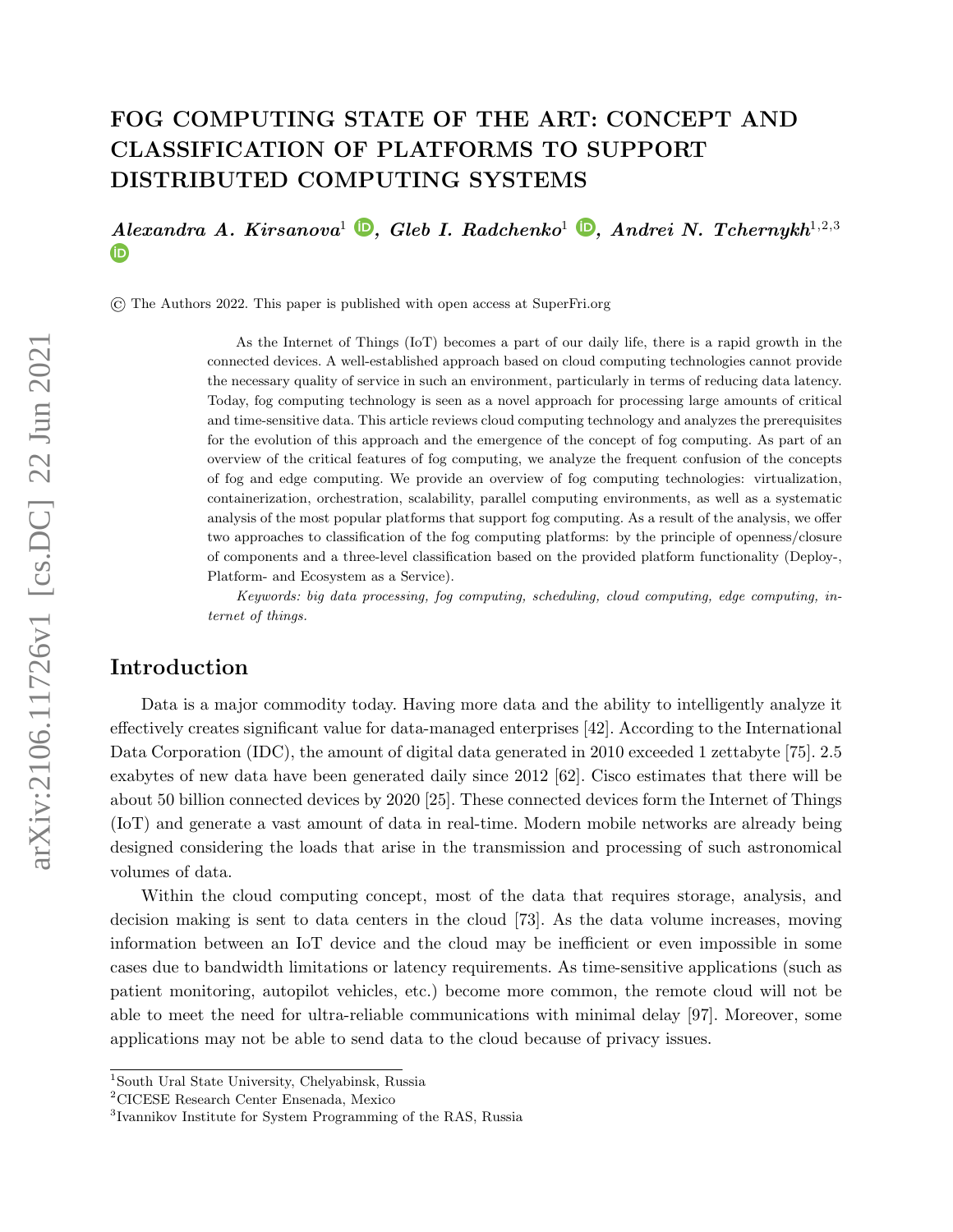To solve the challenges of applications that require high network bandwidth, access to geographically distributed data sources, ultra-low latency, and localized data processing, there is a specific need for a computing paradigm that provides a one-size-fits-all approach to the organization of computing, both in the cloud and on computing nodes closer to connected devices. The concept of Fog computing has been proposed by industry and academia to bridge the gap between the cloud and IoT devices by providing computing capabilities, storage, networking, and data management at network nodes located close to IoT devices [\[19,](#page-26-0) [67\]](#page-30-1). The research community has proposed several computing paradigms to address these problems, such as edge computing, fog computing, and dew computing. A common feature of these concepts is the use of distributed heterogeneous systems that provide highly scalable clusters of computing nodes located near (either networked or geographically) to data sources. In this review, we provide an analysis of the most popular platforms that support fog computing solutions. Based on this analysis, we propose two approaches to classify fog computing platforms: by the principle of openness/closure of components and as a three-tier classification based on the provided platform functionality (Deploy-, Platform- and Ecosystem as a Service).

The article is organized as follows. Section 1 discusses cloud computing as the basis for new computing concepts, prerequisites for the emergence, and key characteristics of cloud computing. Section 2 is devoted to fog and edge computing, their origins, definition, and critical characteristics. Section 3 discusses technologies that support fog computing, including virtualization, orchestration, security, and computation scalability issues. Section 4 provides an overview of fog computing platforms: private, public, open-source, and proposes a classification of fog platforms. In Section 5 we focus on the current challenges faced by the fog computing researchers. In conclusion, we summarize the results obtained in the context of this study and indicate directions for further research.

## 1. Cloud computing as a basis for new computational concepts

#### 1.1. The prerequisites for cloud computing

The utility computing concept, originating in the 1960s, is considered the earliest ancestor of cloud technologies [\[34,](#page-28-1) [91\]](#page-32-0). This concept was not generally adopted until the 90s due to the technical constraints of the deployment and use of this architecture [\[17,](#page-26-1) [21,](#page-27-1) [43,](#page-28-2) [57,](#page-30-2) [59,](#page-30-3) [91\]](#page-32-0). Improvements in network technology and data transfer rates in the mid-'90s led to a new round of research in utility computing in the framework of the grid computing concept [\[36,](#page-28-3) [43,](#page-28-2) [57\]](#page-30-2). These shortcomings have led to further evolutionary development and the emergence of cloud computing, which often uses the grid computing model to expand computing resources [\[54\]](#page-29-0).

#### 1.2. Key Features of Cloud Computing

Today, cloud computing systems have become widely used for Big Data processing, providing access to a wide variety of computing resources and a greater distribution between multi-clouds [\[72\]](#page-31-2). This trend has been strengthened by the rapid development of the Internet of Things (IoT) concept. Virtualization via virtual machines and containers is a traditional way of organization of cloud computing infrastructure. Containerization technology provides a lightweight virtual runtime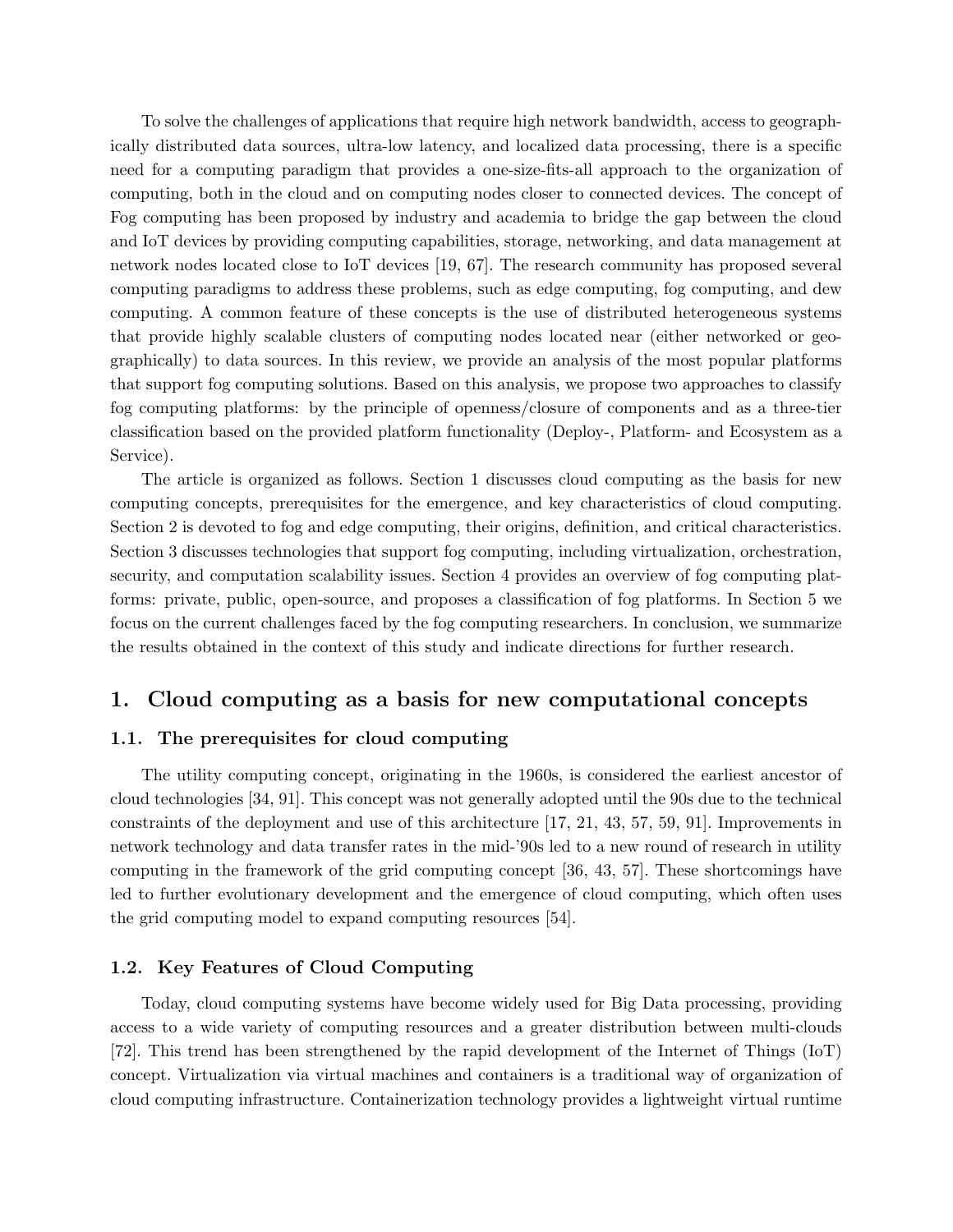environment. In addition to the advantages of traditional virtual machines in terms of size and flexibility, containers are particularly important for integration tasks for PaaS solutions, such as application packaging and service orchestration.

The National Institute of Standards and Technology (NIST) published a definition of cloud computing, its main characteristics, and its deployment and maintenance models in 2011. Cloud computing has been defined as a model for enabling ubiquitous, convenient, on-demand network access to a shared pool of configurable computing resources (e.g., networks, servers, storage, applications, and services) that can be rapidly provisioned and released with minimal management effort or service provider interaction.

The NIST model comprises five essential characteristics, three service models, and four deployment models for clouds [\[63\]](#page-30-4). The following key cloud deployment models can be identified: private cloud, public cloud, and hybrid cloud [\[30,](#page-27-2) [92\]](#page-33-1).

A private cloud is deployed within a single organization, is available only to internal users, and does not share its resources outside the organization. The public cloud is developed by third parties and provides the resources to external users under the terms of the contract on the right of use. A hybrid cloud combines two types of deployment described above, which allows building a balance between private and public computing [\[30\]](#page-27-2).

Private clouds are commonly deployed as close to the end-user of the cloud as possible. That reduces the response time of the computing platform and increases the speed of data transfer between nodes of the system. However, a private cloud is tightly interconnected with the computing needs of its owner. Not every organization has enough resources to maintain its private cloud, which must meet the requirements for availability, reliability, and the law's requirements in the country where the cloud is located [\[46,](#page-29-1) [78\]](#page-31-3).

On the other hand, public cloud users often lack direct control over the underlying computing infrastructure. This can lead to several problems, including uncontrolled access by third parties to the private data hosted in a public cloud; blocking user servers that can be deployed on the same subnet with hosts banned in a particular country; the uncertainty of the quality of cloud resources as they are deployed on servers shared with third parties [\[46\]](#page-29-1). It is also challenging to ensure a change of cloud provider, as it is necessary to solve the problem of migration and conversion of data and computing services.

These features of each type of deployment are the reason why cloud providers that provide clouds to private organizations often support the ability to create hybrid clouds [\[82\]](#page-32-1), which can be configured to a particular mode of operation, depending on the customer's requirements. This approach addresses data latency, security, and migration issues while maintaining the flexibility to customize computing resources for each task.

#### 1.3. Preconditions for new computing concepts

Despite all the significant advantages guaranteed by public cloud platforms, problems that such approaches cannot effectively solve have emerged in the last five years. Thus, a large number of users of "smart" systems such as "smart home", "smart enterprise", "smart city" and other IoT solutions cannot always be satisfied with the quality of services provided by cloud solutions, in particular, due to the increase in the amount of data sent between the user/device and the cloud [\[48\]](#page-29-2).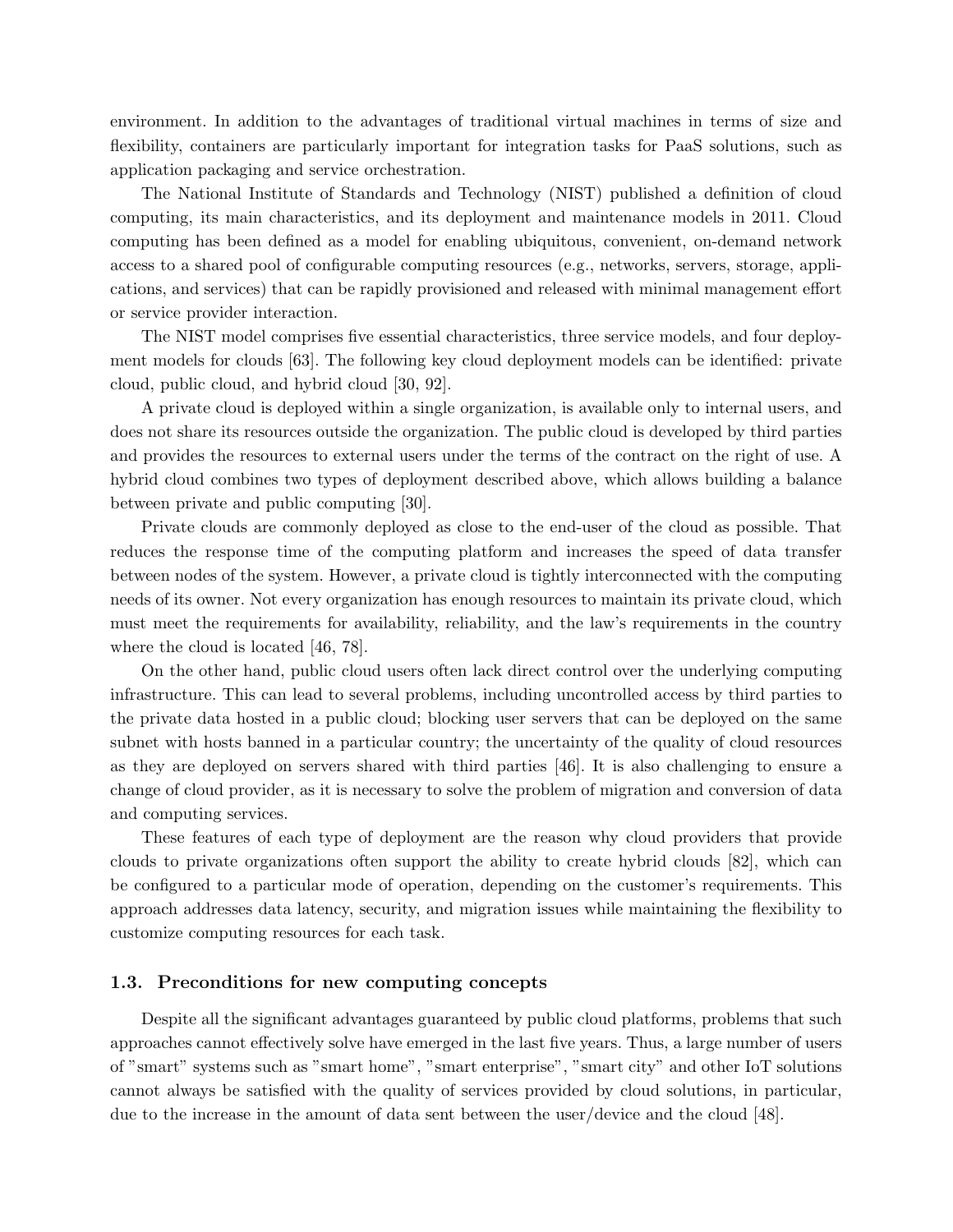The emergence of the "smart" systems approach, populated with a variety of Internet-connected sensors and actuators, led to a revision of the architectural concept of data collection and analysis systems. The Internet of Things concept requires new approaches to storage solutions, fast data processing, and the ability to respond quickly to changes in the state of end devices [\[68,](#page-30-5) [69,](#page-30-6) [96\]](#page-33-2). Also, the spread of mobile devices as the main platforms for client applications makes it difficult to transfer and process large amounts of data without causing problems with response delays due to the constant movement of mobile devices.

As the amount of data sent between IoT devices, clients, and the cloud increases, problems associated with increased response time due to physical bandwidth limitations appear [\[59\]](#page-30-3). On the other hand, there are response time-sensitive applications and devices such as life support systems, autopilots, drones and others. Under these conditions, a remote centralized cloud has become unable to meet the ultra-low latency requirements [\[96\]](#page-33-2). Also, data transmission through multiple gateways and subnets raises the issue of sensitive data transmission [\[51\]](#page-29-3).

In response to these problems, private enterprises and the academic community have raised the need to develop a computing paradigm that meets new concepts such as IoT [\[19,](#page-26-0) [60,](#page-30-7) [69\]](#page-30-6). This paradigm had to fill the gap between the cloud and the end devices, providing computing, storage, and data transfer in intermediate network nodes closest to the end devices. Several paradigms have been developed and applied to solve this problem, including fog and edge computing [\[27\]](#page-27-3). Each of these paradigms has its specific features, but all of them derive from a common principle - reducing time delays in data processing and transmission by moving computing tasks closer to the final device.

Fig. [1](#page-4-0) shows a diagram of the relative distribution of computational resources defined by edge, fog and cloud computing concepts. Cloud computing is a separate data center (DC) or a network of data centers located far from the user but providing high computing capabilities. On the other hand, edge computing is located right at the edge of the computing system and provides small computing capabilities, but near the consumer of those resources. Fog computing is located between the edge of the network and the cloud data center, providing significant computing resources close to the enduser, which, on the other hand, is not comparable to the total amount of cloud computing resources but can be customized and scale depending on the objectives of the end-user. This article will consider Fog computing as a more general concept that includes the edge computing paradigm [\[47\]](#page-29-4).

## 2. Fog and edge computing

#### 2.1. History and definition

In 1961 (see reftab-timeline), John McCarthy spoke at the MIT Centennial: "If computers of the kind I have advocated become the computers of the future, then computing may someday be organized as a public utility just as the telephone system is a public utility... The computer utility could become the basis of a new and important industry." [\[77\]](#page-31-4) His concept was the basis for the idea of Douglas Parkhill [\[43,](#page-28-2) [45,](#page-29-5) [77,](#page-31-4) [87\]](#page-32-2) to create a grid computing paradigm that was described later in 1966 and was a set of computers connected over a grid that take the computing decisions collectively.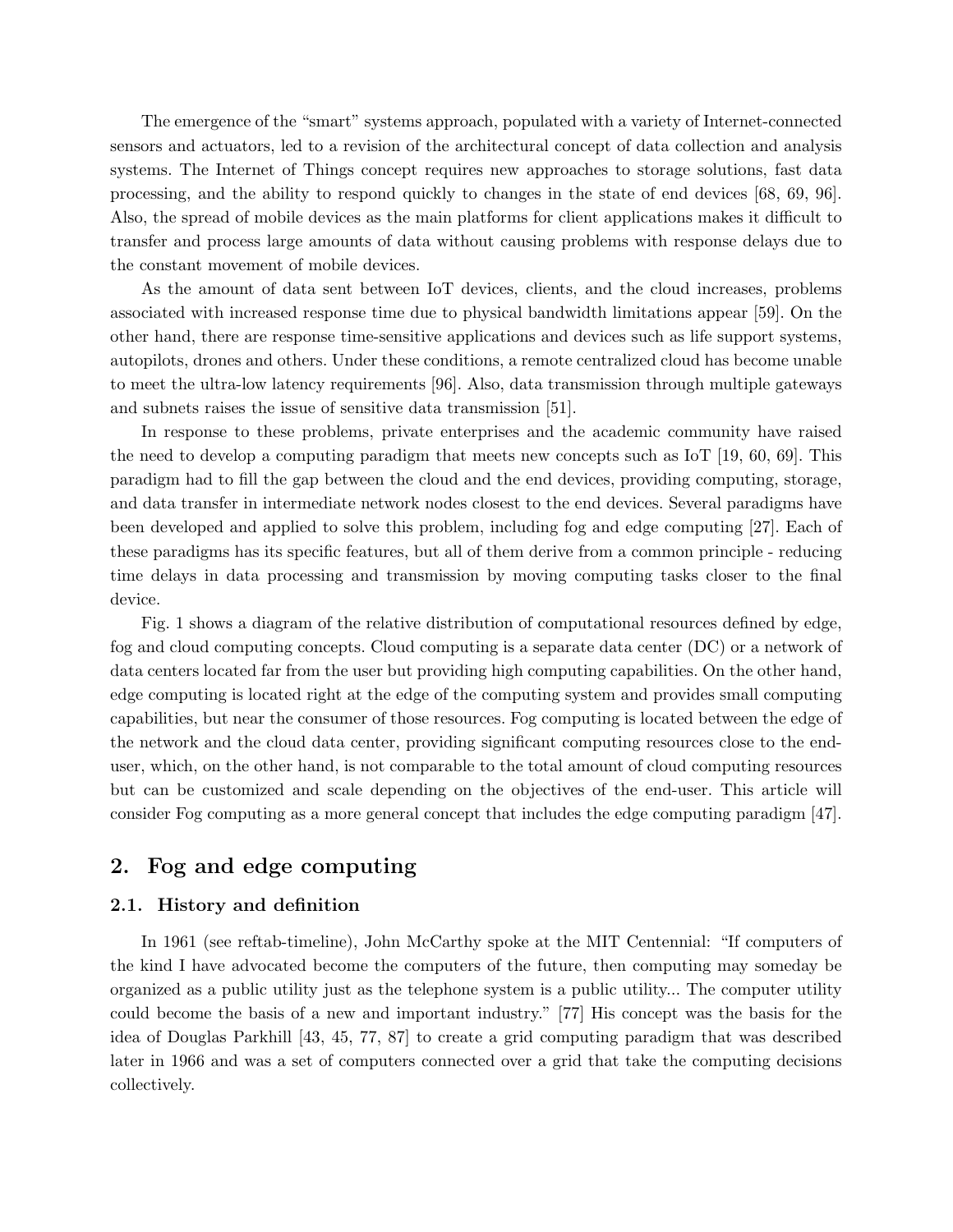<span id="page-4-0"></span>

**Cloud computing** 

Figure 1. Comparison of the infrastructure of fog computing and its related computing paradigms from the networking perspective [\[91\]](#page-32-0)

The fog computing approach was one of the first technologies to solve the latency issues of cloud computing. The "Fog Computing" term was first proposed by CISCO in 2012 [\[44\]](#page-29-6) and has been described as "a highly virtualized platform that provides compute storage, and networking services between end devices and traditional Cloud Computing Data Centers, typically, but not exclusively located at the edge of the network" [\[19\]](#page-26-0). The OpenFog group was established in 2015 to develop standards in the field of fog computing. It included companies and academic organizations such as Cisco, Dell, Intel, Microsoft Corp, and Princeton University. On December 18, 2018, the OpenFog consortium became part of The Industrial Internet Consortium [\[9\]](#page-26-2).

Table 1. Fog computing timeline

| 1961                                                   | 1990's                                                         | 2012                                                                                                                                            | 2015                                      | 2018                                                                                                                                                              |
|--------------------------------------------------------|----------------------------------------------------------------|-------------------------------------------------------------------------------------------------------------------------------------------------|-------------------------------------------|-------------------------------------------------------------------------------------------------------------------------------------------------------------------|
| John McCarthy.<br>Utility computing<br>Definition [76] | Ian Foster et. al.<br>Definition of<br>the grid computing [36] | Flavio Bonomi et. al.<br>CISCO proposed<br>the definition<br>of the cloud computing [19]<br>Mell Peter.<br>The NIST published<br>the definition | The OpenFog group<br>was established [67] | Machaela Iorga et. al.<br>The NIST published<br>the definition<br>of the fog computing [51]<br>Mahmoudi Charid.<br>The formal definition<br>of the edge computing |
|                                                        |                                                                | of the cloud computing $[63]$                                                                                                                   |                                           | was published [61]                                                                                                                                                |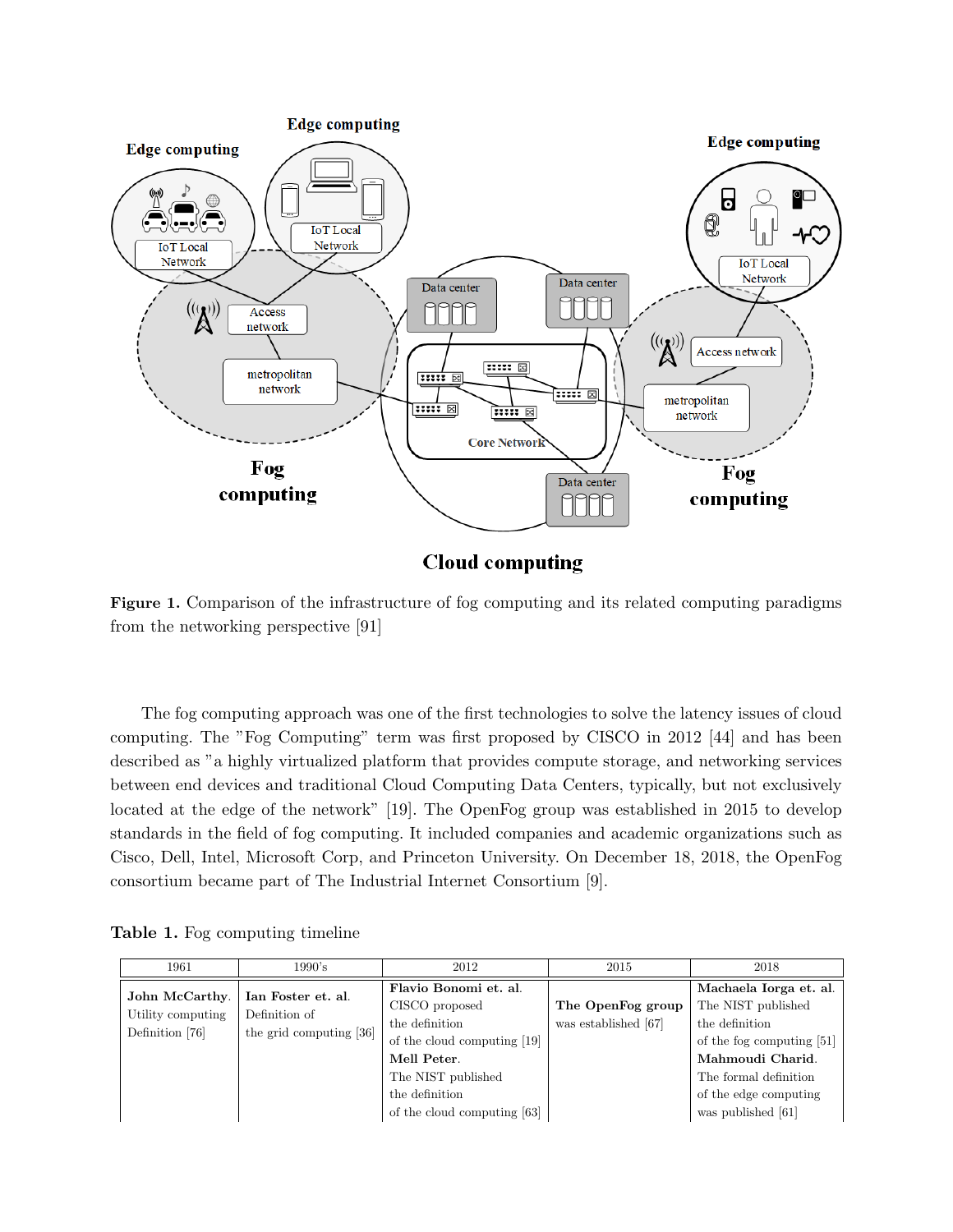In 2018, the National Institute of Standards and Technology of the United States had formulated an official definition of the fog computing term: "Fog computing is a layered model for enabling ubiquitous access to a shared continuum of scalable computing resources. The model facilitates the deployment of distributed, latency-aware applications and services, and consists of fog nodes (physical or virtual), residing between smart end-devices and centralized (cloud) services. The fog nodes are context-aware and support a common data management and communication system. They can be organized in clusters - either vertically (to support isolation), horizontally (to support federation), or relative to fog nodes' latency-distance to the smart end-devices. Fog computing minimizes the request-response time from/to supported applications, and provides, for the enddevices, local computing resources and, when needed, network connectivity to centralized services" [\[51\]](#page-29-3).

Bridging the gap between the cloud and end devices through computing, storage, and data management not only in the cloud but also on intermediate nodes [\[58\]](#page-30-9) has expanded the scope of fog computing, which allowed its application in new tasks such as IoT, smart vehicles [\[49\]](#page-29-7), smart cities [\[26\]](#page-27-4), health care [\[39\]](#page-28-4), smart delivery (including the use of drones) [\[90\]](#page-32-3), video surveillance, etc. [\[98\]](#page-33-3). These systems benefit significantly from Big Data processing [\[76\]](#page-31-5), allowing them to extract new knowledge and decision-making information from the data streams generated by clusters of IoT devices. Fog computing supports this challenge by enabling distributed computing resources for lightweight data processing tasks, including filtering and preprocessing data before sending it to the cloud. But the geographical distribution, heterogeneity of computing nodes, and high instability of network communications at the edge level lead to the need to solve complex problems associated with monitoring, scheduling, and ensuring the necessary quality of service of such services.

#### 2.2. Key characteristics of fog computing

Due to the late separation of the fog and edge computing concepts, many companies introduced their characteristics [\[13\]](#page-26-3) and definitions for fog and edge computing, often combining them into one [\[58\]](#page-30-9). Tab. [2](#page-6-0) presents the key characteristics that different authors distinguished for fog and edge computing.

In 2017, the OpenFog Consortium released a reference architecture for fog computing, which is based on eight basic principles: security, scalability, openness, autonomy, RAS (reliability, availability, and serviceability), agility, hierarchy, and programmability [\[67\]](#page-30-1).

In [\[47\]](#page-29-4) and [\[15\]](#page-26-4), the following key characteristics of fog computing are highlighted.

- Contextual location awareness and low latency. Fog computing offers the lowest-possible latency due to the fog nodes' awareness of their logical location in the context of the entire system and of the latency costs for communicating with other nodes.
- Geographical distribution. In sharp contrast to the more centralized cloud, the services and applications targeted by fog computing demand widely but geographically identifiable, distributed deployments.
- Heterogeneity. Fog computing supports the collection and processing of data of different form factors acquired through multiple types of network communication capabilities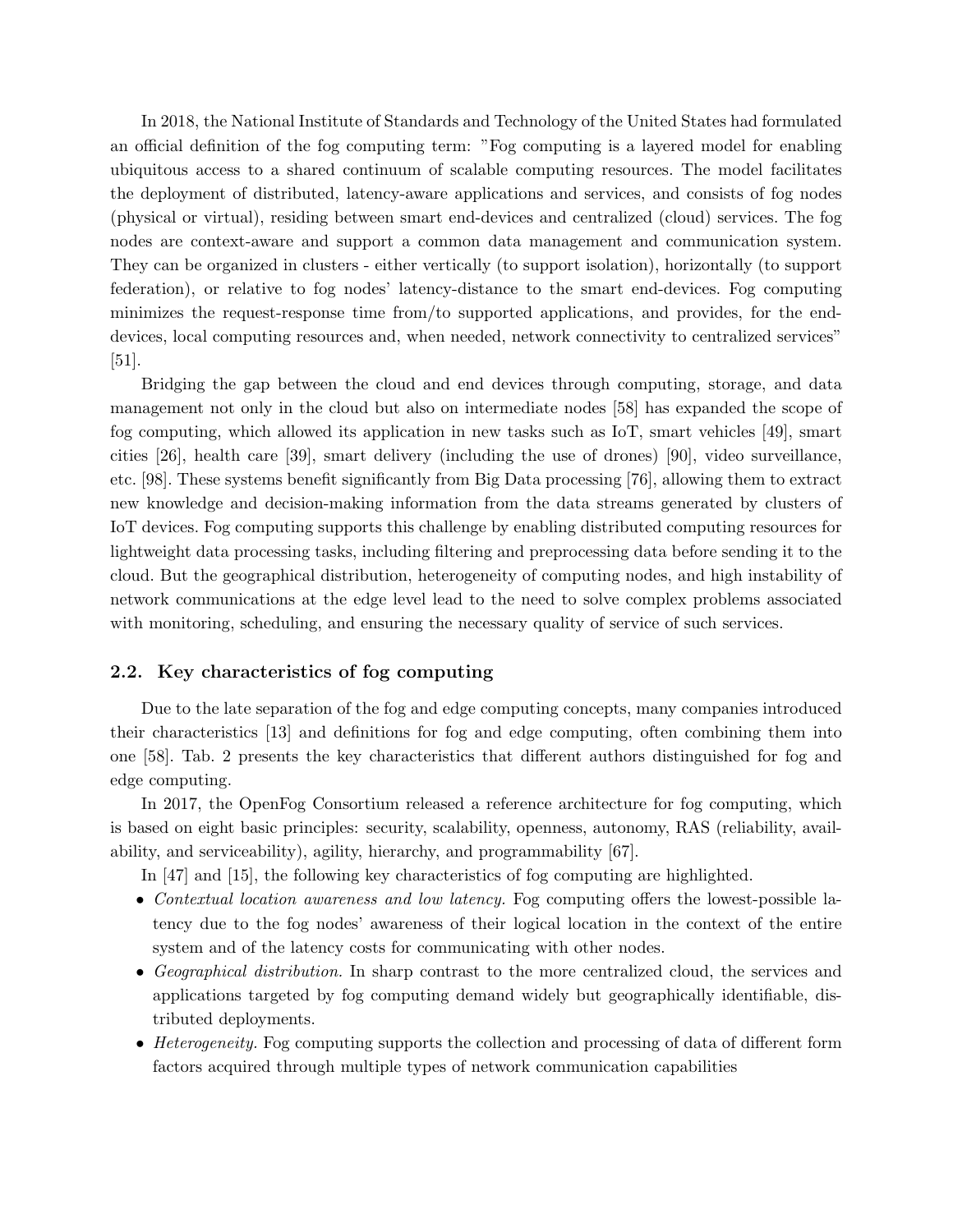| Method                         |                       | Properties                                                 |                                  |                                                   |                                 |                                                                                                |                                            |                                                                             |                                                          |                                               |
|--------------------------------|-----------------------|------------------------------------------------------------|----------------------------------|---------------------------------------------------|---------------------------------|------------------------------------------------------------------------------------------------|--------------------------------------------|-----------------------------------------------------------------------------|----------------------------------------------------------|-----------------------------------------------|
|                                | virtualized<br>Highly | $I_0I$<br>$\mathop{\rm for}\nolimits$<br>used<br>Generally | $_{\rm cloud}$<br>the<br>Extends | edge<br>the<br>đ<br>located<br>exclusively<br>Not | ends<br>network<br>đ<br>Resides | connectivity<br>of processing,<br>network<br>device consists<br>and<br>storage,<br>${\rm Fog}$ | environment<br>sandboxed<br>ದ<br>Ξ.<br>Run | incentive<br>of users<br>an<br>provide<br>part<br>Leasing<br>and<br>devices | similar<br>as<br>computing<br>Edge<br>and<br>${\rm Fog}$ | anywhere<br>deployed<br>$\mathbf{b}$ e<br>Can |
| Bonomi et al. [68]             | $+$                   | $+$                                                        |                                  | $+$                                               |                                 |                                                                                                |                                            |                                                                             |                                                          |                                               |
| Cisco Systems [37]             |                       | $+$                                                        | $^{+}$                           |                                                   |                                 | $^{+}$                                                                                         |                                            |                                                                             |                                                          | $+$                                           |
| Vaquero and Rodero-Merino [86] |                       |                                                            |                                  |                                                   |                                 | $^{+}$                                                                                         | $+$                                        | $^{+}$                                                                      |                                                          |                                               |
| IBM $[3]$                      |                       |                                                            | $^{+}$                           | $+$                                               | $+$                             |                                                                                                |                                            |                                                                             | $^{+}$                                                   |                                               |
| Synthesis [51]                 | $^{+}$                |                                                            | $^{+}$                           | $^{+}$                                            | $^{+}$                          |                                                                                                |                                            |                                                                             |                                                          |                                               |

<span id="page-6-0"></span>Table 2. Characteristics of Fog Computing [\[65\]](#page-30-10)

- Interoperability and federation. Seamless support of certain services (real-time streaming services is a good example) requires the cooperation of different providers. Hence, fog computing components must be able to interoperate, and services must be federated across domains.
- Real-time interactions. Fog computing applications involve real-time interactions rather than batch processing.
- Scalability and agility of federated, fog-node clusters. Fog computing is adaptive, at cluster or cluster-of-clusters level, supporting elastic compute, resource pooling, data-load changes, and network condition variations, to list a few of the supported adaptive functions.
- *Cognition*. Cognition is responsiveness to client-centric objectives. Fog-based data access and analytics give a better alert about customer requirements, best position handling for transmitting, storing, and controlling functions throughout the cloud to the IoT continuum. Applications, due to proximity, at end devices provide a better conscious and responsive reproduced customer requirement relation [\[95\]](#page-33-4).
- Support for Mobility. Mobility support is a vital fog computational advantage that can enable direct communication between mobile devices using SDN protocols (i.e., CISCO Locator/ID Separation Protocol) that decouples host identity from location identity with a dispersed indexing system [\[100\]](#page-33-5).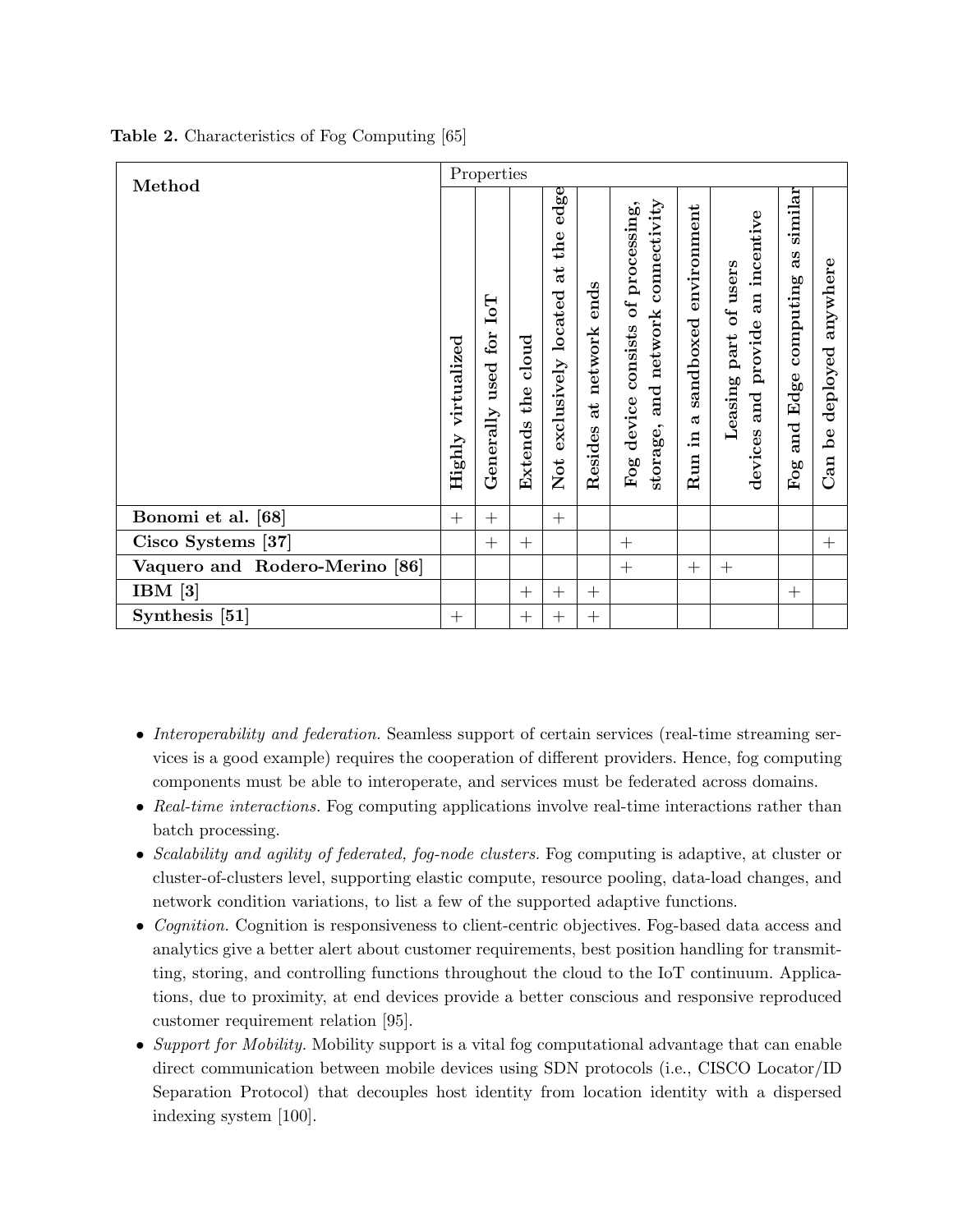- Large Scale Sensor Network. The fog has a feature applicable when an environment monitoring system, in near smart grid applications, inherently extends its monitoring systems caused by hierarchical computing and storage resource requirements.
- *Widespread Wireless Access.* In this scenario, wireless access protocols (WAP) and cellular mobile gateways can act as typical examples of fog node proximity to the end-users.
- Interoperable Technology. Fog components must work in an interoperating environment to guarantee support for a wide range of services like data streaming and real-time processing for best data analyses and predictive decisions.

#### 2.3. Fog and Edge Computing Concepts Definitions

Some sources refer to fog computing as edge computing, relying on the critical technology feature that data collection and analysis is not organized in a centralized cloud, but as close to the end device as possible, "at the edge of the network" [\[19,](#page-26-0) [37,](#page-28-5) [48,](#page-29-2) [51\]](#page-29-3).

However, [\[96\]](#page-33-2) indicates that although fog and edge computing move computation and data storage closer to the network edge, these paradigms are not identical. Within the Fog Computing paradigm, fog nodes are located at the edge of the local network, often they are deployed based on routers and wireless access points (if these devices support the required technologies for deployment of the fog node) [\[90\]](#page-32-3). In contrast to fog computing, edge computing is deployed even "closer" to the end devices, already inside the local network itself on the intermediate access points. Sometimes the end devices themselves can act as edge computing nodes. Smartphones, tablets, and other computing devices with sufficient computing capabilities and support for the deployment of computing nodes can handle edge computing tasks [\[86\]](#page-32-4). However, this also limits their computational power, and therefore there are some limitations in their application scope. So edge computing is used to solve such tasks as video surveillance, video caching, and traffic control [\[96\]](#page-33-2).

The OpenFog Consortium claims that edge computing is often erroneously referred to as fog computing and determine that the main difference is fog computing is the overall architecture of distributing resources across the network, whereas edge computing is specifically focused on executing compute processes close to end-users outside the core of the network [\[61\]](#page-30-8). In [\[24\]](#page-27-5), the authors note on fog and edge computing that "fog is inclusive of cloud, core, metro, edge, clients, and things" and "the fog seeks to realize a seamless continuum of computing services from the cloud to the things rather than treating the network edges as isolated computing platforms".

Thus, the term "edge computing" is mainly used in the telecommunications industry and usually refers to 4G/5G, RAN (Radio Access Network), and ISP (Internet Service Provider) base stations [\[24,](#page-27-5) [55\]](#page-29-8). However, this term has recently been used in the subject area of IoT [\[38,](#page-28-6) [55,](#page-29-8) [74\]](#page-31-6) concerning the local network where sensors and IoT devices are located. In other words, "edge computing" is located within the first of the IoT device of the transit section of the network, for example, at WiFi access points or gateways.

#### 2.4. Classification of fog computing applications

Fog computing enables new applications, especially those with strict latency constraints and those involving mobility. These new applications will have heterogeneous QoS requirements and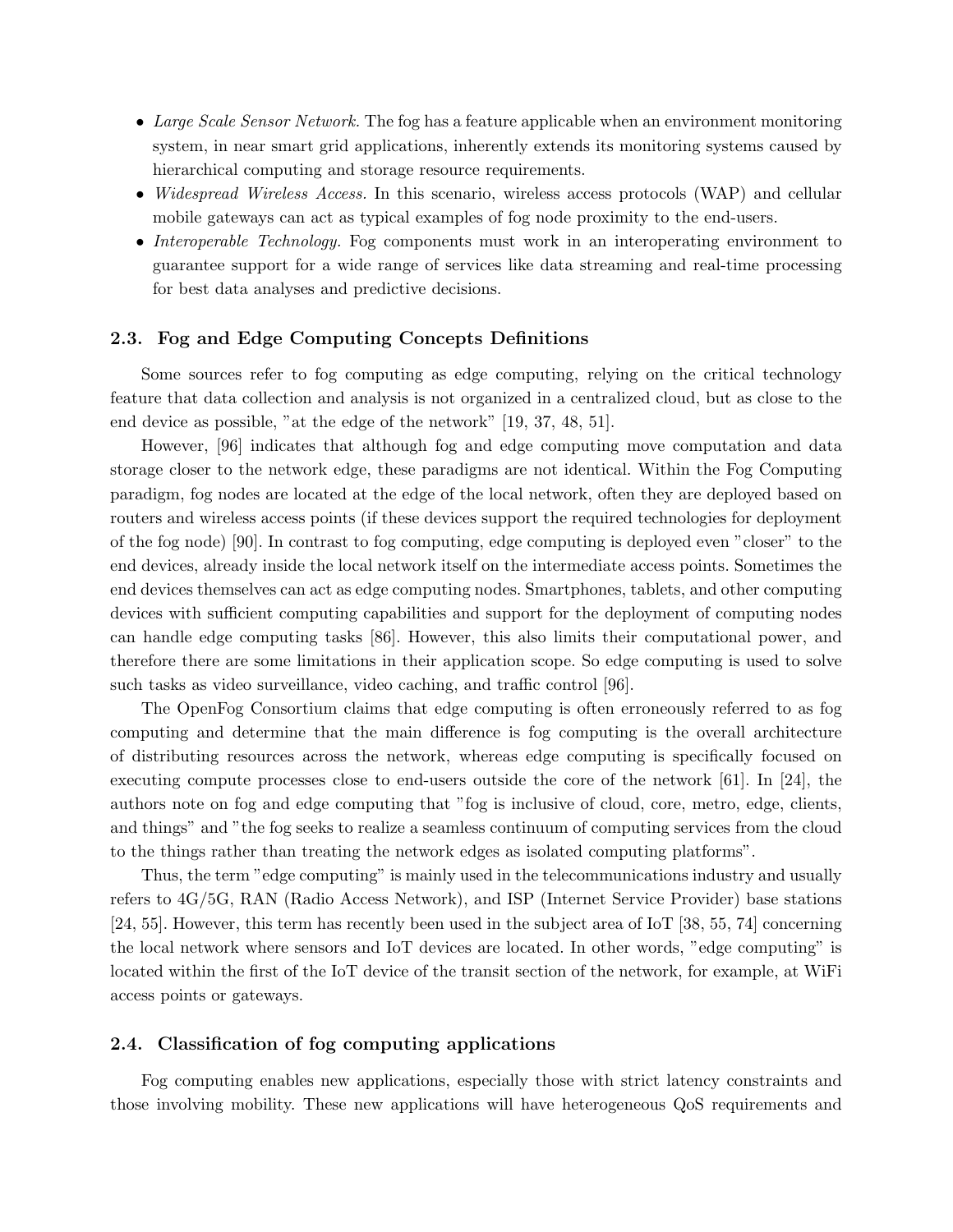demand Fog management mechanisms to cope efficiently with that heterogeneity. Thus, resource management in Fog computing is quite challenging, calling for integrated mechanisms capable of dynamically adapting the allocation of resources. The very first step in resource management is to separate the incoming flow of requests into Classes of Service (CoS) according to their QoS requirements. The mapping of applications into a set of classes of service is the first step in creating a resource management system capable of coping with the heterogeneity of Fog applications. The authors of [\[40\]](#page-28-7) proposed the following critical classes of fog computing applications:

- *Mission-critical.* Applications in which a component failure would cause a significant increase in the safety risk for people and the environment. Those are healthcare systems, criminal justice, drone operations, industrial control, financial transactions, military, and emergency operations. Those applications should implement distribution features to ensure duplication of functionality.
- Real-time. The speed of response in these applications is critical since data are processed at the same time they are generated but can tolerate a certain amount of data loss (online gaming, virtual and augmented reality applications).
- Interactive. Responsiveness is critical; the time between when the user requests and actions is less than a few seconds. Those are interactive television, web browsing, database retrieval, server access applications.
- Conversational. Characterized by being delay-sensitive but loss-tolerant with slight delays (about 100-200 ms). E.g., video and Voice-over-IP (VoIP) applications where losses cause occasional glitches in audio or video playback.
- Streaming class applications are accessed by users on-demand and must guarantee interactivity and continuous playout. The network must provide each stream with an average throughput that is larger than the content consumption rate. In such a case, data should be located as close to the end-user as possible, and new nodes should easily be created and removed from the environment.
- CPU-bound. Involves complex processing models, such as those in decision making, which may demand hours, days, or even months of processing. Face recognition, animation rendering, speech processing, and distributed camera networks are examples of this applications class.
- Best-effort. For these applications, long delays are annoying but not particularly harmful; however, the completeness and integrity of the transferred data are of paramount importance. Some examples of the Best-Effort class are e-mail downloads, chats, SMS delivery, FTP, P2P file sharing.

## 3. Technologies that support fog and edge computing

## 3.1. Virtualization

The key technology that supports cloud and fog computing is virtualization [\[85\]](#page-32-5), which allows you to use the resources of one physical machine by several logical virtual machines (VMs) at the level of Hardware Abstraction Layer (HAL). Virtualization technology uses a hypervisor - a software layer that provides the operation of virtual machines based on hardware resources. A machine with a hypervisor is called a host machine. A virtual machine running on the host machine is called a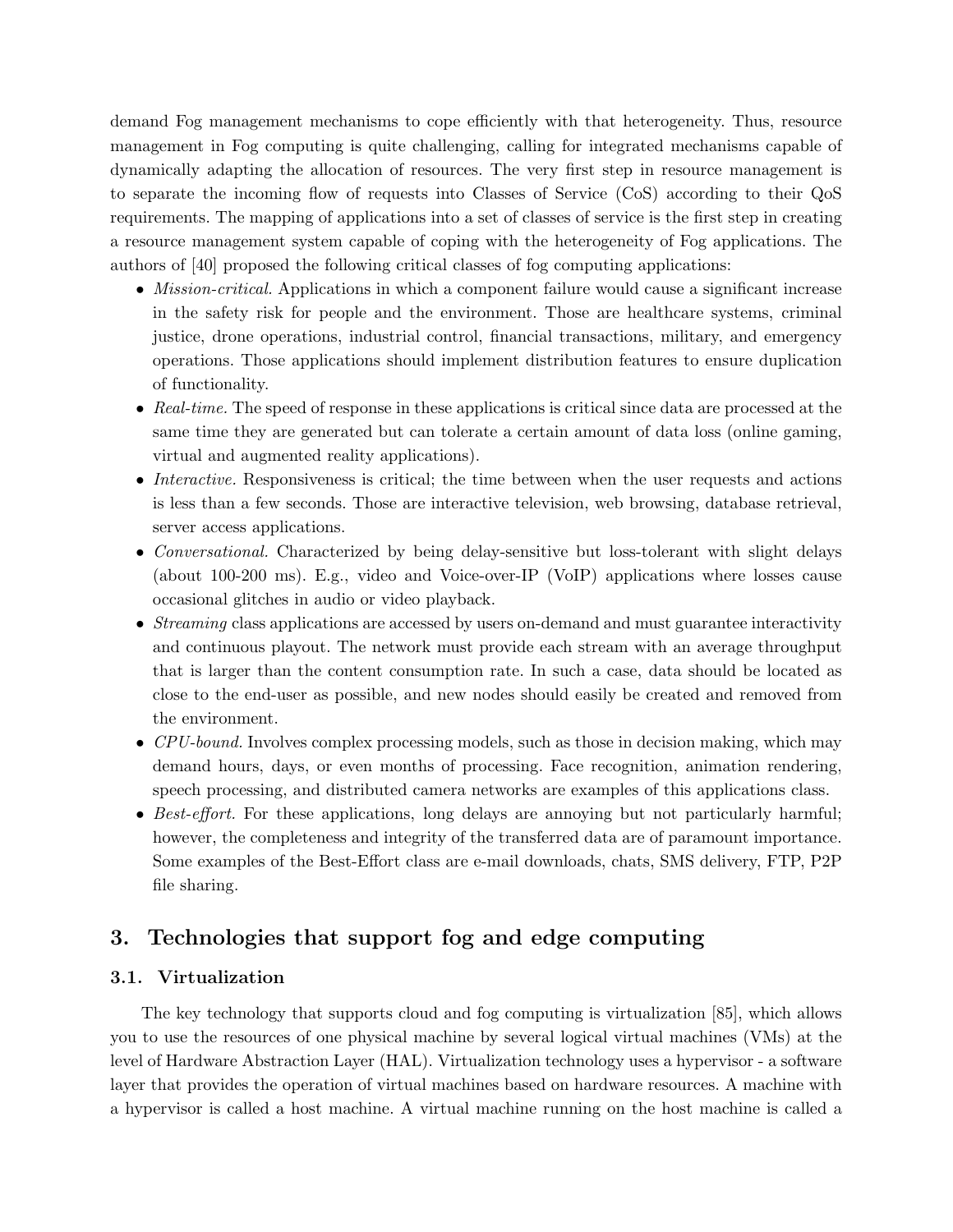guest machine, on which in turn the guest operating systems (OS) can be installed. This type of virtualization is called hypervisor-based virtualization.

There is also container-based virtualization [\[29\]](#page-27-6), representing a packaged, standalone, deployable set of application components that can also include middleware and business logic in binary files and libraries to run applications.

Authors of [\[72\]](#page-31-2) present a comparative analysis of both types of virtualization, based on which we can highlight some of the advantages of container-based virtualization.

- Hardware costs. Virtualization via containers decreases hardware costs by enabling consolidation. It enables concurrent software to take advantage of the true concurrency provided by a multicore hardware architecture.
- *Scalability*. A single container engine can efficiently manage large numbers of containers, enabling additional containers to be created as needed.
- Spatial isolation. Containers support lightweight spatial isolation by providing each container with its resources (e.g., core processing unit, memory, and network access) and containerspecific namespaces.
- Storage. Compared with virtual machines, containers are lightweight concerning storage size. The applications within containers share both binaries and libraries.
- Real-time applications. Containers provide more consistent timing than virtual machines, although this advantage is lost when using hybrid virtualization.
- Portability. Containers support portability from development to production environments, especially for cloud-based applications.

Thus, two main virtualization technologies are currently used to support fog computing [\[53\]](#page-29-9): hypervisor-based and container-based. Cloud computing mainly uses hypervisor-based virtualization to share limited hardware resources between several virtual machines. Fog computing that commonly hosted on low-performance hardware prefers container-based virtualization to create node instances on new hardware devices. That's why container-based virtualization is becoming more and more widespread in fog computing. Due to lower hardware performance requirements to ensure the deployment of computing nodes, intermediate devices may not have high computing power. This is especially relevant for edge computing nodes because they are not even run on the IoT devices themselves [\[70\]](#page-31-7) but on intermediate access points closest to the IoT devices.

#### 3.2. Fog computing orchestration

With containerization evolving as one of the technologies to support fog computing, the challenge arose to manage the computational load to ensure efficient use of geographically dispersed resources [\[52\]](#page-29-10). Fog computing implementation requires a different level of computing resource management compared to the cloud, for example [\[89\]](#page-32-6).

The first complex task that arises when working with fog computing, as opposed to cloud computing, is managing the distribution of computational load (orchestration) between nodes of the fog [\[55,](#page-29-8) [57\]](#page-30-2) by placing the fog services on them, as well as orchestration of these services, i.e. ensuring efficient collaboration of computational services for solving tasks assigned to the fog environment. Authors of [\[93\]](#page-33-6) formulate that orchestration provides the centralized arrangement of the resource pool, mapping applications with specific requests and providing an automated workflow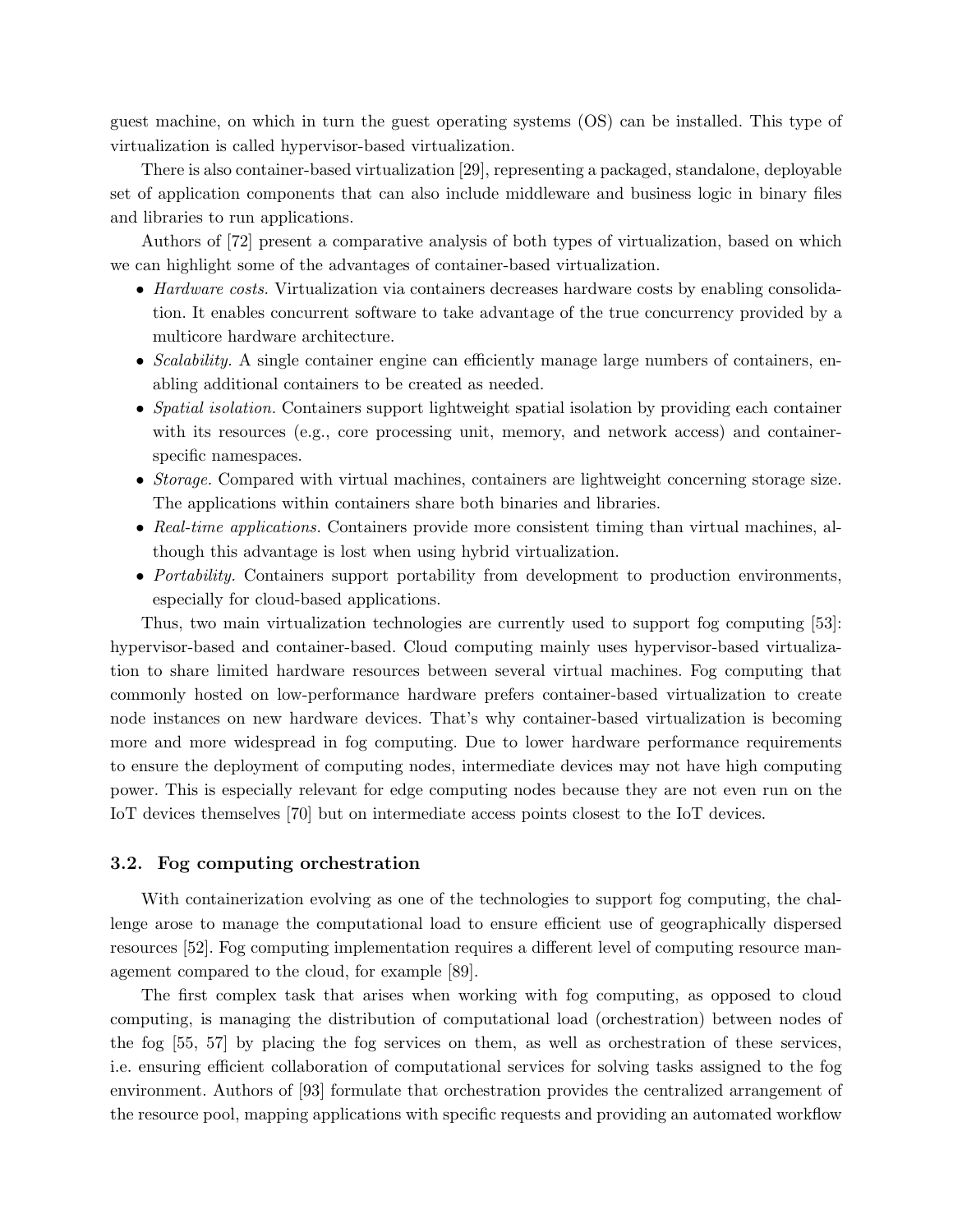to physical resources (deployment and scheduling); workload execution management with runtime QoS control; and time-efficient directive generation to manipulate specific objects.

Let us consider the key tasks to be solved by the Fog Orchestrator [\[28,](#page-27-7) [89\]](#page-32-6).

- Scheduling. It is necessary to consider how to exploit the collaboration between nodes to offload applications efficiently in Fog environments. In general, the processing nodes should be managed by a resource broker in the Orchestrator to perform smart scheduling of the resource, considering the applications' workflows.
- Path computation's main objectives are: maintaining end-to-end connectivity, adapting to dynamic topologies, maximizing network and application traffic performance and providing network resilience.
- Discovery and allocation of the physical and virtual devices in the Fog, as well as the resources associated with them.
- Interoperability is the ability that distributed system elements are able to interact with each other. Several factors influence the interoperability of a system, such as the heterogeneity of its elements.
- Latency. One of the characteristics of Fog environments is that they provide low levels of latency. This allows the deployment of a different kind of services with real-time and low latency restrictions that are not necessarily fit for the cloud; but also requires a new set of mechanisms that guarantee that these low latency levels are met.
- Resilience. To guarantee a smooth work of the complex and diverse environment where the IoT acts from the resilience perspective, an Orchestrator should be in charge of intelligent migration and instantiation of resources and services providing a global view of the status of the IoT.
- *Prediction and optimization*. Proper management of resources and services in an IoT environment, where these are geographically distributed, generating multi-dimensional data in enormous quantities, is only possible if the orchestration process takes into consideration prediction and optimization mechanisms of all overlapping and interconnected layers in the IoT.
- Security and privacy. From the privacy perspective, the main challenge lies in preserving the end-user privacy since the Fog nodes are deployed near them, collecting sensitive data concerning identity and usage patterns. Regarding security, a significant challenge is how to deal with the massively distributed approach of the Fog to guarantee the proper authentication mechanisms and avoid massive distributed attacks.
- Authentication, access, and account. To perform activities related to application life cycle management (i.e. deployment, migration, application of policies), the Orchestrator interacts with the fog nodes in the environment.

Optimization of various metrics (latency, bandwidth, energy consumption etc.) plays a vital role in fog computing orchestration. The following key tasks related to the distribution of tasks and data by the level of fog computing are currently being identified [\[18\]](#page-26-5):

- Offloading computing tasks from end devices to fog nodes and cloud.
- Scheduling of tasks within a fog node.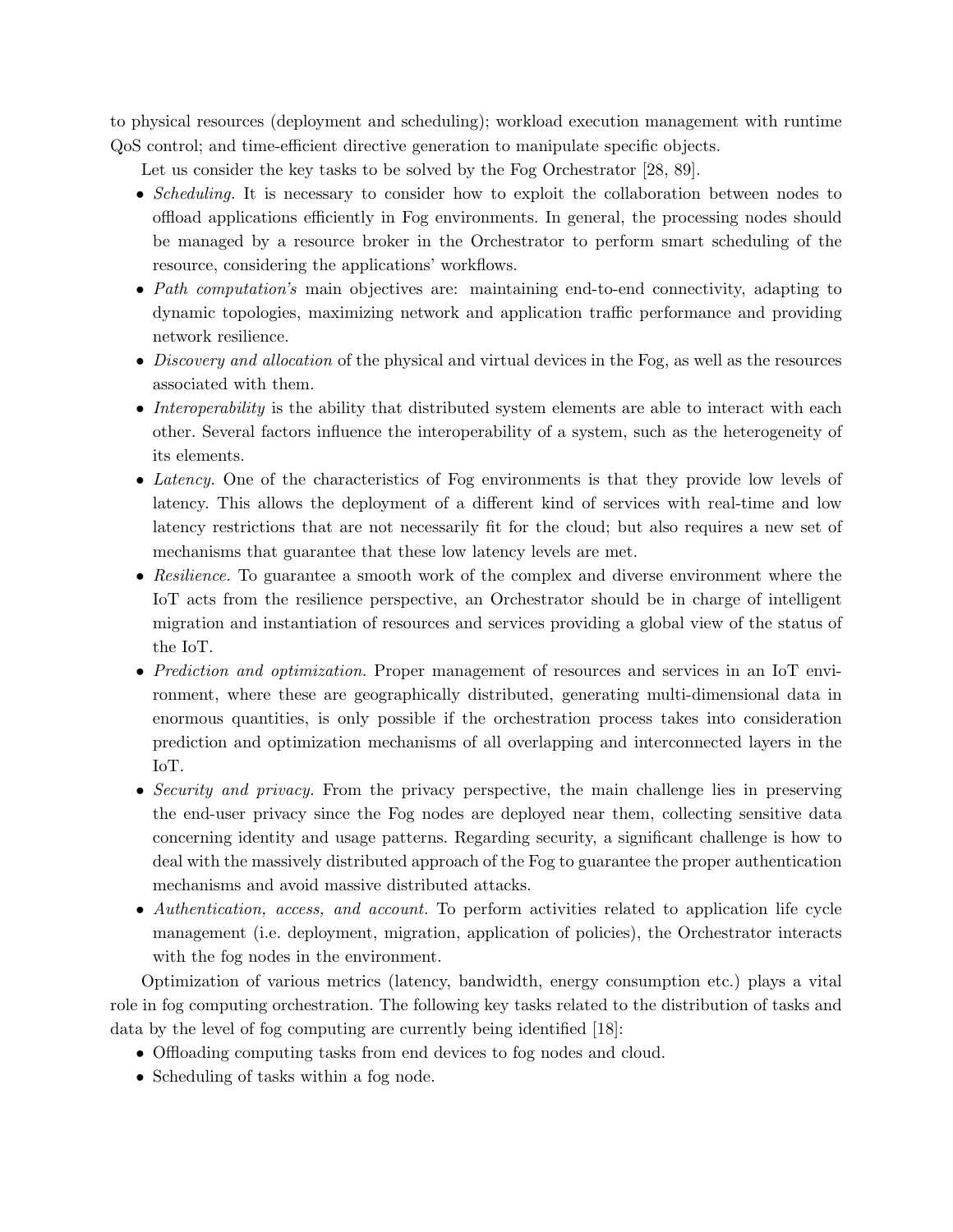- Clustering of fog nodes: how to determine the size of a cluster of fog nodes to handle the relevant requests
- Migration of data/applications between fog nodes.
- Geographical distribution of physical resources (before operation).
- Distributing applications/data among fog nodes and cloud.

### 3.3. Fog computing and security issues

Due to the significant degree of decentralization of the computing process, security in fog computing differs in some critical aspects from mechanisms used, for example, in cloud computing. The design of a secure fog architecture must take into account the security features of each layer of the computing architecture, including the features of lightweight wireless data transfer at the sensing/edge layer; data transfer over middleware mesh networks; preprocessing of data using clusters of fog nodes on the application level; possible data transfer over the WAN for processing in the public cloud [\[14,](#page-26-6) [71\]](#page-31-8).

Each of these layers has its security issues and vulnerabilities. The sensing layer is vulnerable to sensors and devices being targets of outcoming threats, including device tampering, spoofing attacks, signal attacks, malicious data, etc. At the middleware level, the secure transmission of sensed data and its storage are the primary concerns. This layer deals with confidentiality, integrity, and availability issues. The security requirements at the application layer are determined directly by the application being executed. Fig. [2](#page-12-0) presents a classification of possible security issues and their solutions for each of the fog architecture layers listed above [\[14\]](#page-26-6).

The authors of [\[94\]](#page-33-7) state that the most promising research directions for security solutions in fog computing are cryptographic techniques and machine-learning for intrusion detection. Cryptographic processing includes encryption, decryption, key and hash generation, and verification of hashes used to guarantee data privacy.

As an example of this technique, the Configurable Reliable Distributed Data Storage System [\[23\]](#page-27-8) was designed to secure data flows in whole fog. Such a system uses the AR-RRNS (Approximation of the Rank - Redundant Residue Number System) method to encrypt and decrypt data using error correction codes and secret sharing schemes. Machine-learning techniques are proposed to analyze data flow and node states to detect outside intrusion. To implement such a traffic analysis, the fog orchestrator can act as a tool to detect an intrusion or data corruption [\[32\]](#page-28-8).

### 3.4. Fog computing and scalability

Scalability is another essential feature for fog computing systems to adapt workload, system cost, performance, and business needs. Based on fog computing hierarchical properties, we can highlight the following key elements of fog architecture that can be scaled [\[84\]](#page-32-7):

- Virtual Nodes: through software reconfiguration, specifying if several virtual nodes can be placed on one physical device;
- Physical Nodes: vertical scalability trough hardware upgrade;
- Networks: horizontal scaling of fog nodes and adapting to environmental changes and dynamic workloads.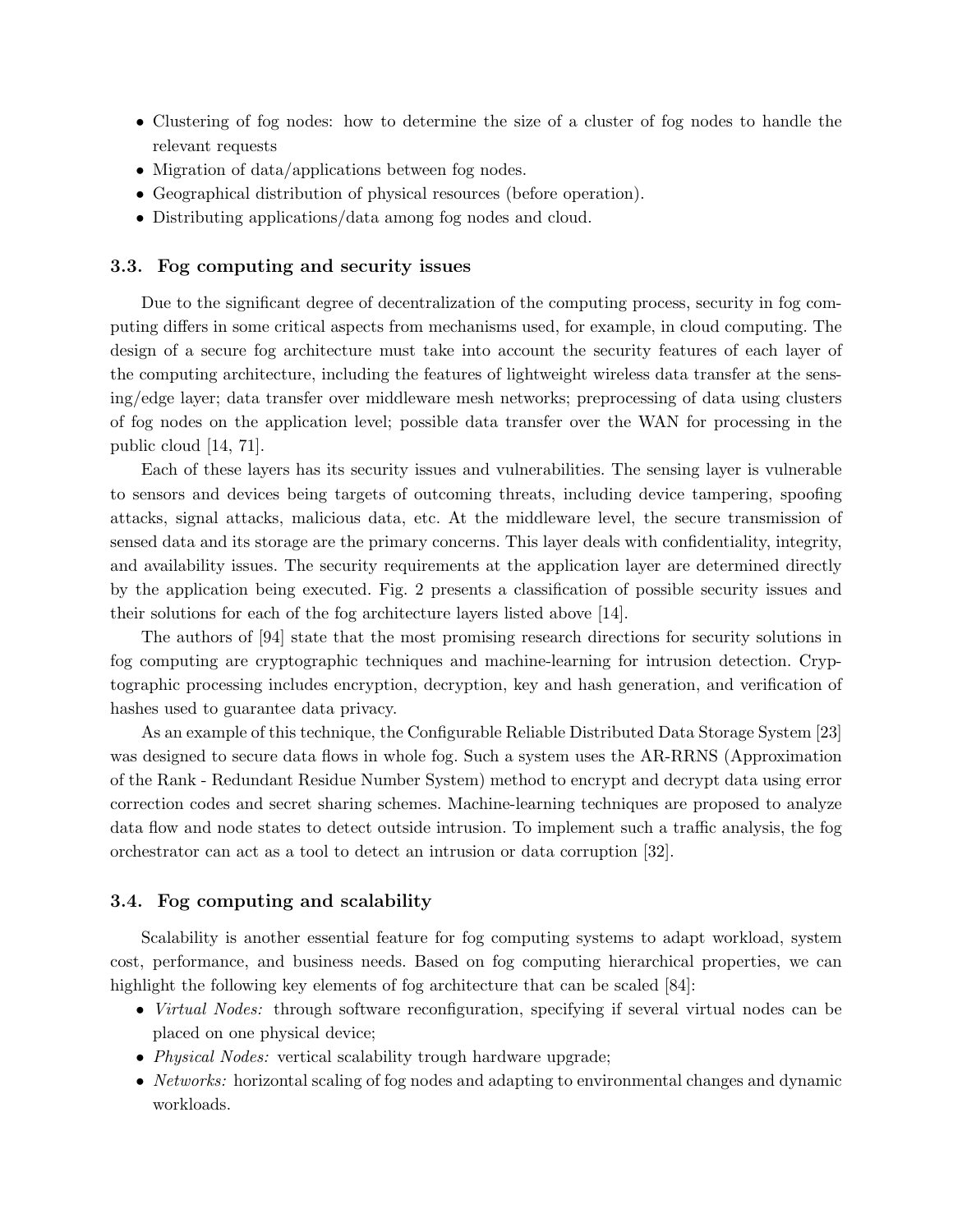<span id="page-12-0"></span>

Figure 2. The security threats and solutions classifications in fog computing. DDoS: distributed DoS; TLS: transport layer security; SSL: secure sockets layer; IPsec: Internet Protocol security [\[14\]](#page-26-6)

Adding new fog nodes to the fog network affects all three main aspects of scalability discussed above. However, this task commonly requires manual workload from network administrators, while it is hard to effectively identify the location or cluster of the new fog node. In [\[84\]](#page-32-7) the fog model that helps to overcome this difficulty was proposed. It automates the introduction of new fog nodes into an existing network based on the current network conditions and services required by customers. Concretely, the newly added fog node can detect its geographical location (e.g., using its network scan capability or via its GPS module) and identify the most suitable cluster to connect with.

Kubernetes platform is now the de-facto standard for service management in centralized distributed systems such as clouds. In this regard, its application to the management of fog infrastructures is of definite scientific interest. Kubernetes has a native mechanism for auto-scaling that considers only CPU usage. Users can specify the maximal number of application instances, but the actual number of application instances activated is under the control of Kubernetes. Authors of [\[99\]](#page-33-8) developed a modification of the scheduling algorithm based on the Kubernetes platform to manage resource autoscaling tasks in fog computing systems. A fog computing platform was designed as a collection of physically distributed containers that are orchestrated by Kubernetes and AS Broker – a service running in a Pod on Master. It communicates through APIServer with the Controller and Scheduler of Kubernetes to obtain a list of nodes where application instances are currently running. It then collects node information from all nodes. If the number of application instances should be adjusted, it sends a request through APIServer for Pod number adjustment.

The scalability experiment in [\[99\]](#page-33-8) included four independent fog nodes. A stress program was used to generate CPU and memory load to emulate the processing of requests. Every request took a 15-second execution time and a 50 MB memory amount. Fig. [4](#page-14-0) shows tested application response time with and without AS Broker. Though response time dynamically changes, the result with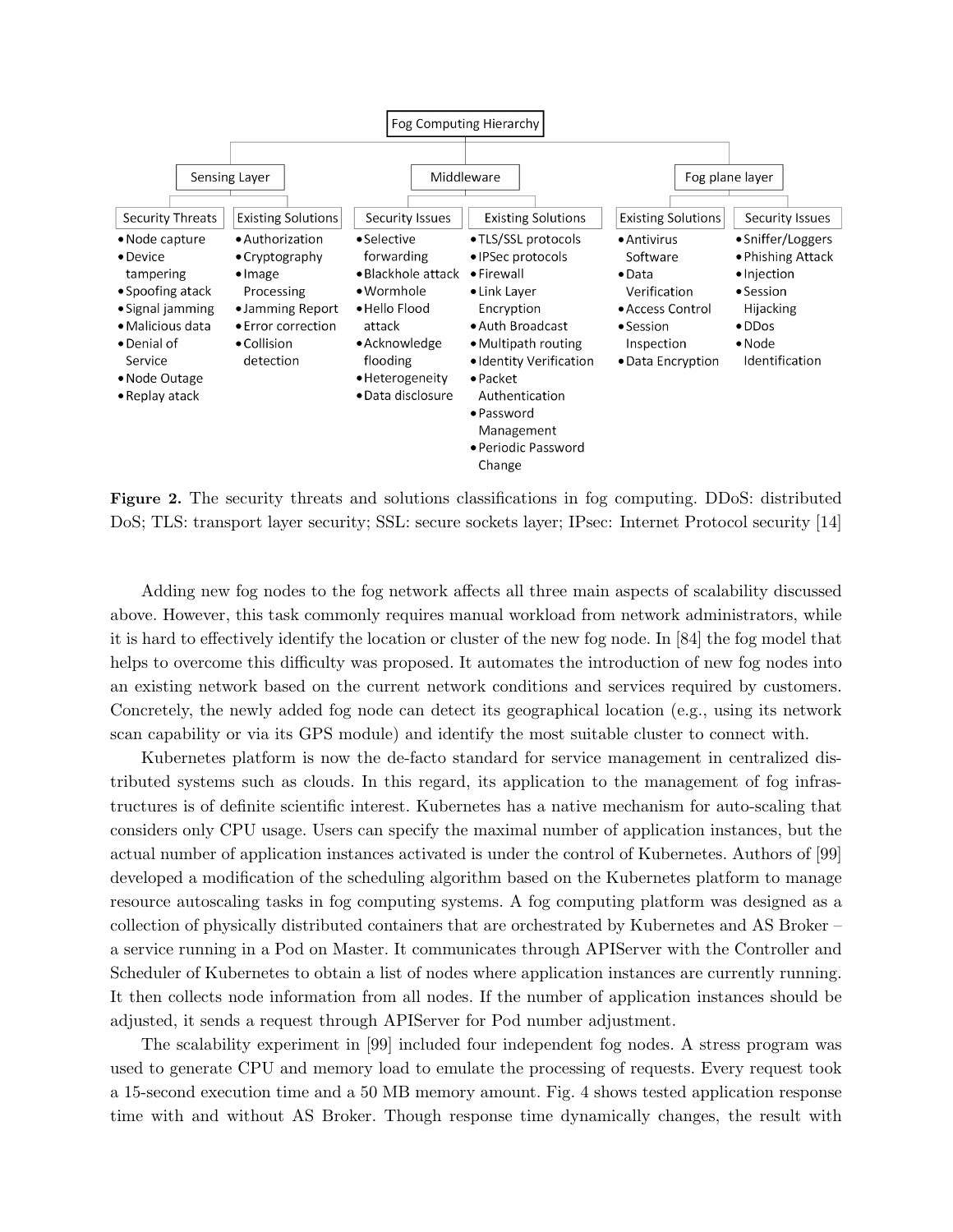

Figure 3. Proposed architecture of fog network based on Kubernetes [\[99\]](#page-33-8).

AS Broker is better than that without almost at every time point. This result demonstrates the effectiveness of the proposed scheme.

The authors of [\[31\]](#page-27-9) also investigate the possibilities of automatic scaling of computing resources of fog platforms. The objective of their work was to dynamically scale and place an application's replicas in a cluster of geo-distributed fog nodes to predominantly minimize the number of slow requests while maintaining efficient resource utilization. As a critical parameter determining the quality of service, the authors use the average response time parameter whether the latency and the processing capacity requirements are still met. The following methods were used to improve the quality of service: transferring service from one node to another, load redirection to the nearest lightly loaded servers, or scaling, by creating new replicas of computing services. The experimental setup consisted of 22 Raspberry Pi (RPi) model 3B+ single-board computers acting as fog computing servers. The RPis were organized with one master node and 21 worker nodes capable of hosting replicas. Fig. [5](#page-14-1) shows the average number of placements that could be studied per second for various system sizes with the average number of placements that had to be evaluated to repair a latency or capacity violation. When the cluster size increased, the time needed to study any single placement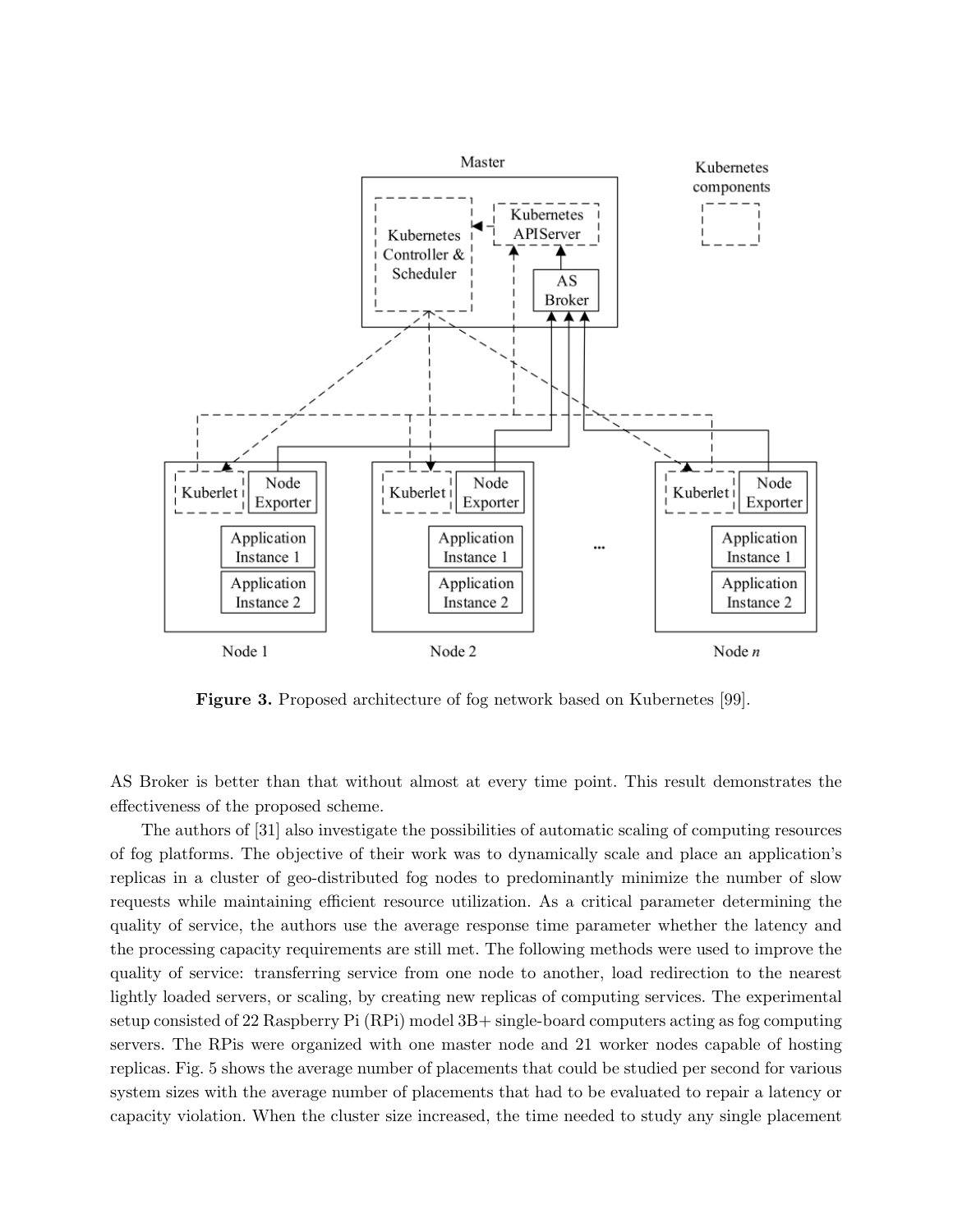<span id="page-14-0"></span>

Figure 4. Application response time with and without AS Broker [\[99\]](#page-33-8)

also increased. However, even for a large system with 500 nodes, Voil'a evaluated approximately 100 placements per second.

<span id="page-14-1"></span>

Figure 5. Evalutation of average number of placement that can be studied per second [\[31\]](#page-27-9)

.

The idea of using fog computing as a computing swarm and architecture of organizing fog nodes and application was described in [\[20\]](#page-27-10). In the proposed architecture, the fog consists of fog nodes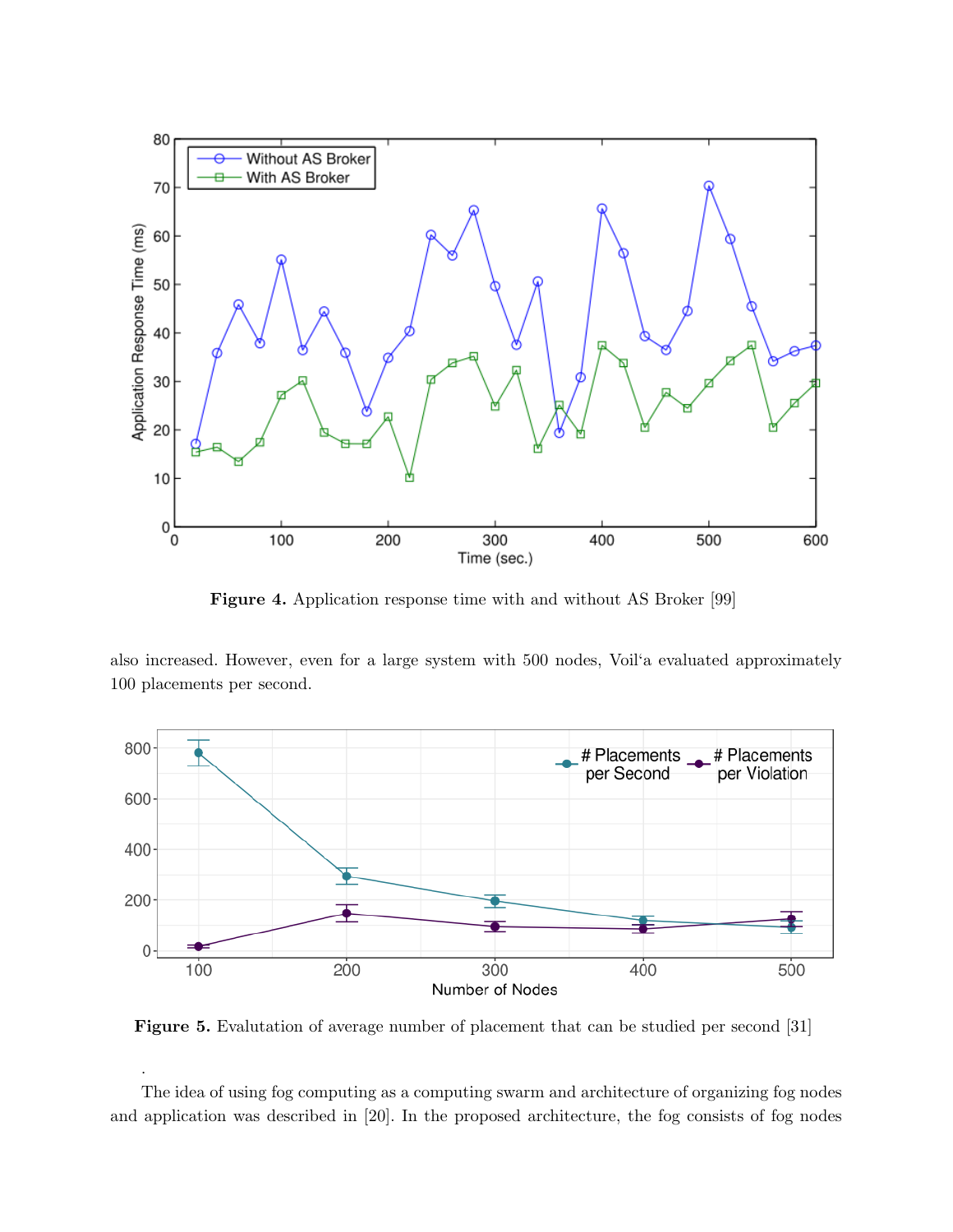(FNs), fog node controllers (FNCs), applications (Apps) and application controllers (ACs). FNCs control when FNs can be attached and detached. With the help of ACs FNCs can scale up and down the set of resources assigned to an App (e.g. by decreasing/increasing the cores, CPU time, and bandwidth assigned to such App) by simply changing the resources assigned to the corresponding Docker container. If the computational resources available in a FN are no more capable of satisfying the requirements of all Apps running on it, the FNC of the overloaded FN will interact with the other FNCs in the system to decide which Apps can be migrated and on which FNs.

Attempts to use fog computing with low-power devices to solve resource-intensive computational problems have been made since the beginning of the concept of fog computing. Authors of [\[6\]](#page-26-7) use the resources of low-power Raspberry Pi-based nodes for Machine Learning Data Analytics using Deep Learning. They took the SCALE (Safe Community and Alerting Network) TensorFlow Application that uses various sensors (movement detection, gas, temperature, heartbeat, etc.) to build a security system as an example. The authors enhanced this project to support two crucial sensors: camera and microphone. They collected sensor data along the path where the person with the camera passed. Fig. [6\(](#page-15-0)a) shows the number of processed images per minute when running enhanced application on two devices with eight different cutting points. The application implemented a 9-layers network, so cuts are made between layers. When the cutting point went from 1 to 8, more complicated operators were put on the first device. The first device processed images before the second device. As shown in Fig. [6\(](#page-15-0)a), cutting points 4 and 5 resulted in the best performance. It is explained by Fig. [6\(](#page-15-0)b), which shows that cutting an application into smaller operators with similar complexity results in the best performance. Moreover, Fig. [6\(](#page-15-0)c) reports the network overhead caused by distributed analytics. It shows that if more loads were put on the first device, it resulted in lower network overhead. Hence, when network resources were the bottleneck, equally-loaded splitting decisions were not preferred.

<span id="page-15-0"></span>

Figure 6. Different service quality caused by different cutting points: (a) the number of processed images, (b) the CPU and RAM usages, and (c) the network overhead  $[6]$ .

## 4. Overview of Fog Computing Platforms

While reviewing existing fog computing deployment platforms, we would consider commercial as well as open-source platforms. The complexity of the analysis of commercial platforms is the lack of information about their architecture and the technical solutions used, which constitute a trade secret. However, the analysis of commercial solutions has shown that among commercial fog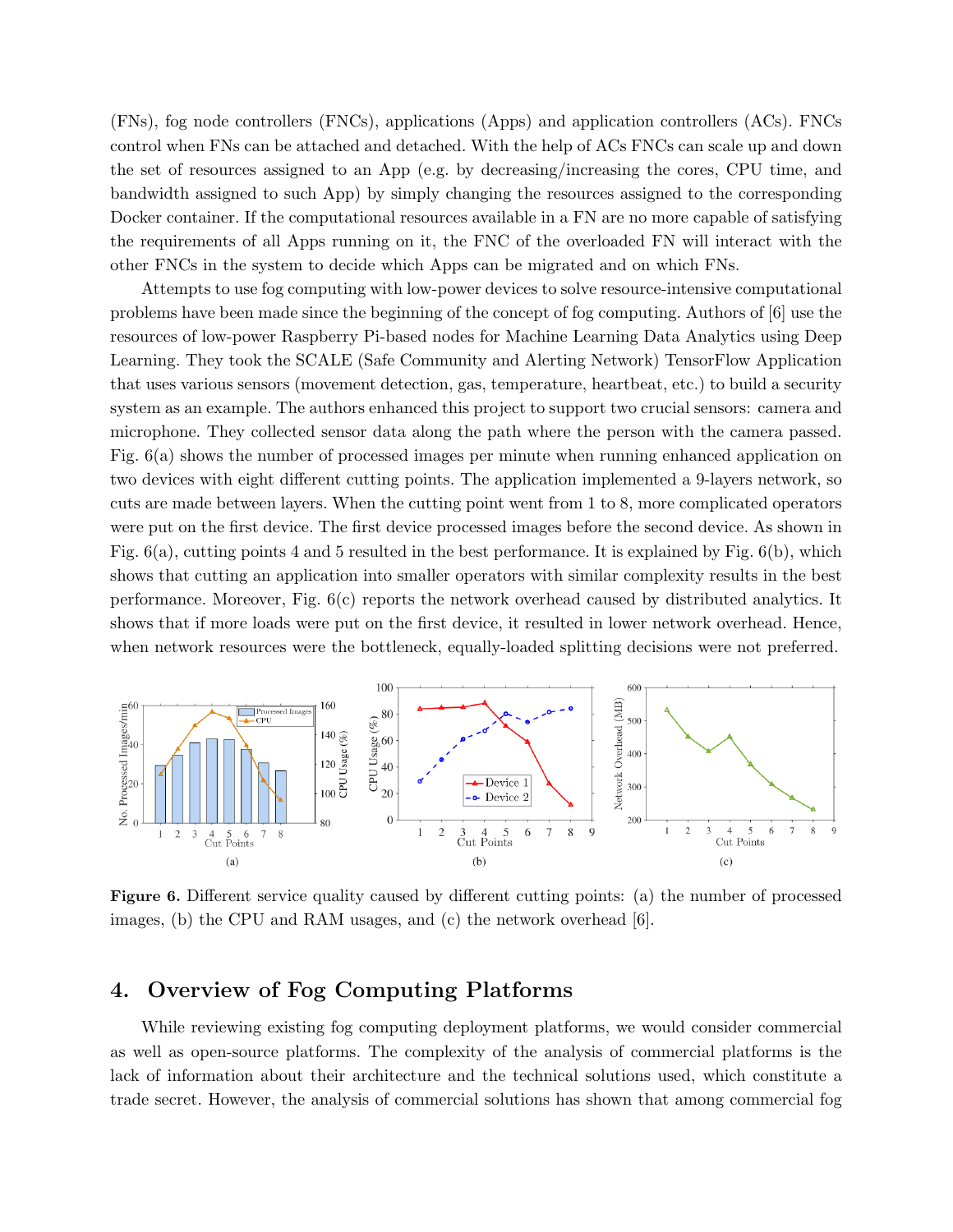platforms, there are platforms with the full support of fog computing (computing, analytics, and organization of the transport layer of the fog network) and platforms that provide only the transport layer of the fog network and do not provide management of computing nodes and fog computing itself. Platforms that provide only the transport layer of fog computing will not be considered in this paper.

The following key characteristics of private and public commercial fog platforms can be highlighted (see Tab. [3](#page-17-0) and Tab. [4\)](#page-19-0).

- Supported hardware platforms the platform can work with any device that supports virtualization or containerization, or only with a limited list of devices - through drivers or branded devices. Smartly Fog, ThingWorx, and Cisco IOx only work with their proprietary hardware.
- Basic development technology which executable environment is used to create, deploy and run fog applications.
- Open communication protocols and SDK is there any restriction on the applications that can be used in the fog: whether it is necessary to port applications, or in principle can be executed only applications written using special supplied SDK, as in the case of ThingWorx, whose fog applications should be written using a proprietary SDK to run in the fog.
- Deployment technology which of the technologies is used to deploy fog nodes, if known.
- Integration options is it possible to integrate with other platforms, such as enterprise solutions or public clouds?
- Connecting of external data sources the platform's ability to connect to third-party databases and data warehouses physically located outside the central cloud for data storage and processing.
- Availability of additional services (Machine Learning, Analytics, etc.) the ability to connect and use additional services, which provide additional functionality for analysis and work with data in the fog.
- Edge support the ability to connect and use edge devices and edge computing, and further collect and process information from them.

#### 4.1. Private fog platforms

Private fog platforms provide private fog solutions based on computing infrastructure deployed directly on the customer's resources.

Cisco IOx platform was presented by Cisco in 2014 [\[16\]](#page-26-8) as a network infrastructure development due to the expected growth of IoT. The platform's focus is to reduce the labor costs of porting applications to the fog nodes, achieved through containerization technologies and based on its operating system based on the Linux OS.

Cisco IOx is an application environment that combines Cisco IOS (a mini operating system of Cisco hardware) and Linux. Open-source Linux utilities are used to develop applications. It uses a single protocol for the interaction of fog applications throughout the network, organized using Cisco IoT technologies. Both Cisco and its partners supply IOx infrastructure fog applications. A variety of general-purpose programming languages is supported to develop Cisco IOx applications.

Docker is used for deploying applications. Various types of applications are supported, including Docker containers and virtual machines (if network equipment has such a capability). It is also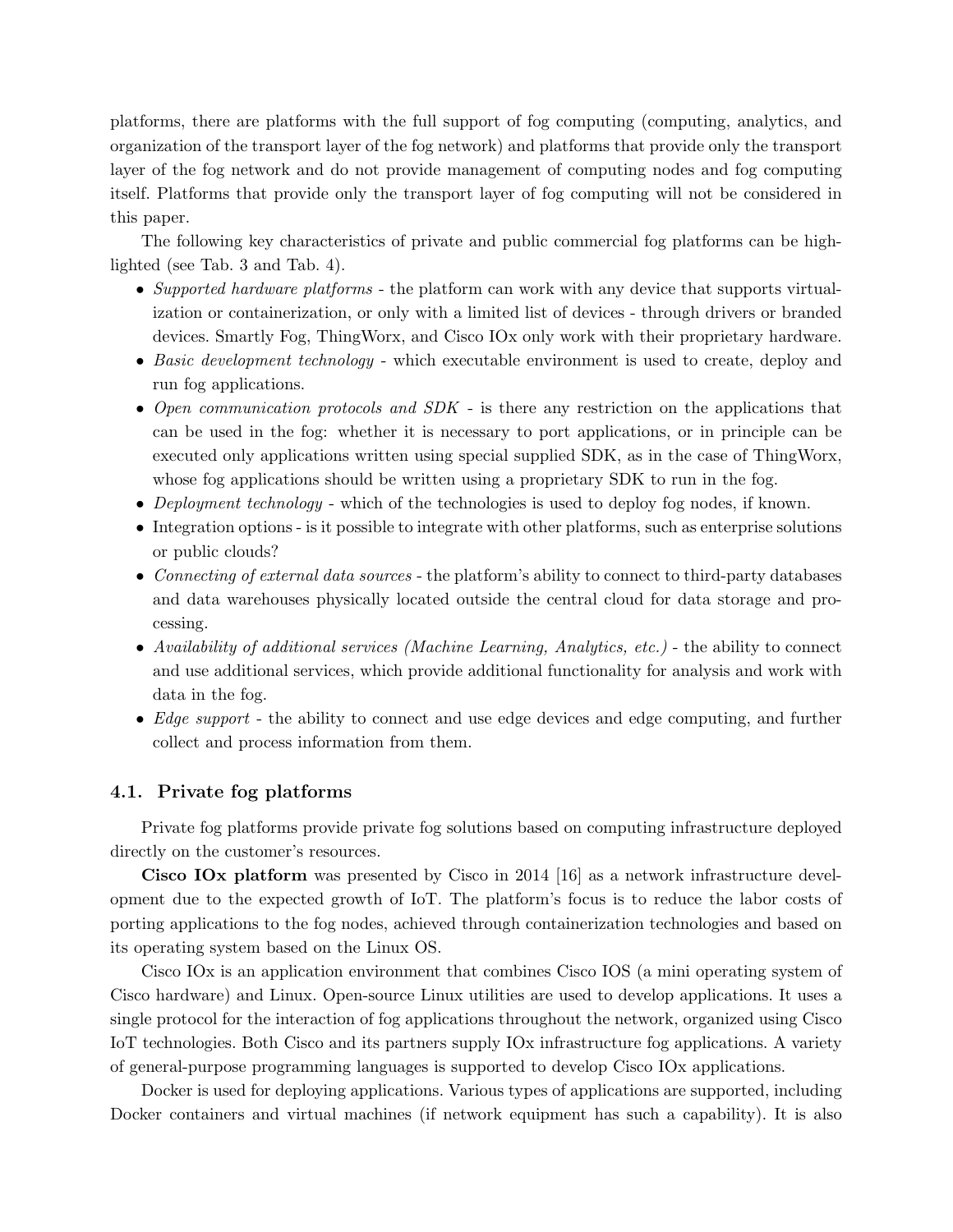| Feature                                 | <b>ClearBlade</b>                           | Smartiply<br>Fog | LoopEdge           | ThingWorx                       | Nebbiolo<br>Technologies | Cisco<br>IOx                    |
|-----------------------------------------|---------------------------------------------|------------------|--------------------|---------------------------------|--------------------------|---------------------------------|
| Supported<br>hardware platforms         | Universal                                   | Own equipment    | Universal          | Own equipment                   | Universal                | Own equipment                   |
| <b>Basic</b><br>development technology  | JavaScript                                  | No data          | Universal (Docker) | Java VM                         | Universal (Docker)       | Docker,<br>Linux,<br>IOx        |
| Open communication<br>protocols and SDK | $^{+}$                                      | $^{+}$           | $^{+}$             |                                 | $^+$                     | $\pm$                           |
| Deployment technology                   | Linux KVM                                   | No data          | Docker             | No data                         | Docker                   | Linux KVM                       |
| Integration opportunities               | Oracle,<br>SAP,<br>Microsoft,<br>Salesforce |                  |                    | Microsoft,<br>Azure IoT,<br>Hub |                          | Microsoft,<br>Azure IoT,<br>Hub |
| Connecting external<br>data sources     | $^{+}$                                      |                  | $+$                | $^{+}$                          | $^{+}$                   | $\pm$                           |
| Availability of<br>additional services  | No data.                                    | $^{+}$           |                    | $^{+}$                          | $^{+}$                   | $^{+}$                          |
| Edge Support                            | $^{+}$                                      | $^{+}$           | $^{+}$             | $^{+}$                          | $^{+}$                   | $^{+}$                          |

<span id="page-17-0"></span>Table 3. Overview of private fog platforms

possible to use your IOx executable environment to write applications in high-level programming languages (such as Python).

The Nebbiolo Technologies platform is aimed at the corporate industrial market, supporting the Industry 4.0 concept [\[66\]](#page-30-11). Nebbiolo Technologies closely cooperates with Toshiba Digital Solutions [\[83\]](#page-32-8) in supplying complete computing solutions for the industrial and IoT sectors.

The platform consists of fogNode hardware, fogOS software stack, and fogSM system administrator, deployed in the cloud or locally [\[47\]](#page-29-4). Fog System Manager (fogSM) provides a cloud-based, centralized management platform that allows you to deploy and configure devices on the periphery.

The platform's key feature is fogOS [\[47\]](#page-29-4) - a software stack that provides communication, data management and application deployment at the fog level. Based on a hypervisor, fogOS provides a set of functions in a virtualized form. It supports a wide range of device connectivity standards and allows applications to be hosted and managed in real-time.

ClearBlade Platform is a technology stack that provides fast development and deployment of enterprise IoT solutions, from edge devices to cloud services. It includes software components installed on the entire IoT device stack and the ability to connect third-party systems through the provided API for integration with devices, internal business applications, and cloud services. ClearBlade Platform provides a centralized console for managing IoT applications, with the ability to deploy locally or in the cloud. Platform management functions are delegated to the edge nodes (or on the end devices themselves or their gateways) using ClearBlade Edge fog and edge computing [\[50\]](#page-29-11).

The platform supports a serverless computing approach to the development of services based on the JavaScript language, which can be configured to implement machine learning and data analysis methods. The platform provides mechanisms for exporting data and analytics collected by the system to widely used business systems, applications, and databases through integration with corporate platform solutions from Oracle, SAP, Microsoft, and Salesforce. ClearBlade also provides in-house dashboards, business applications, and database management systems for integrated monitoring and management of the IoT ecosystem.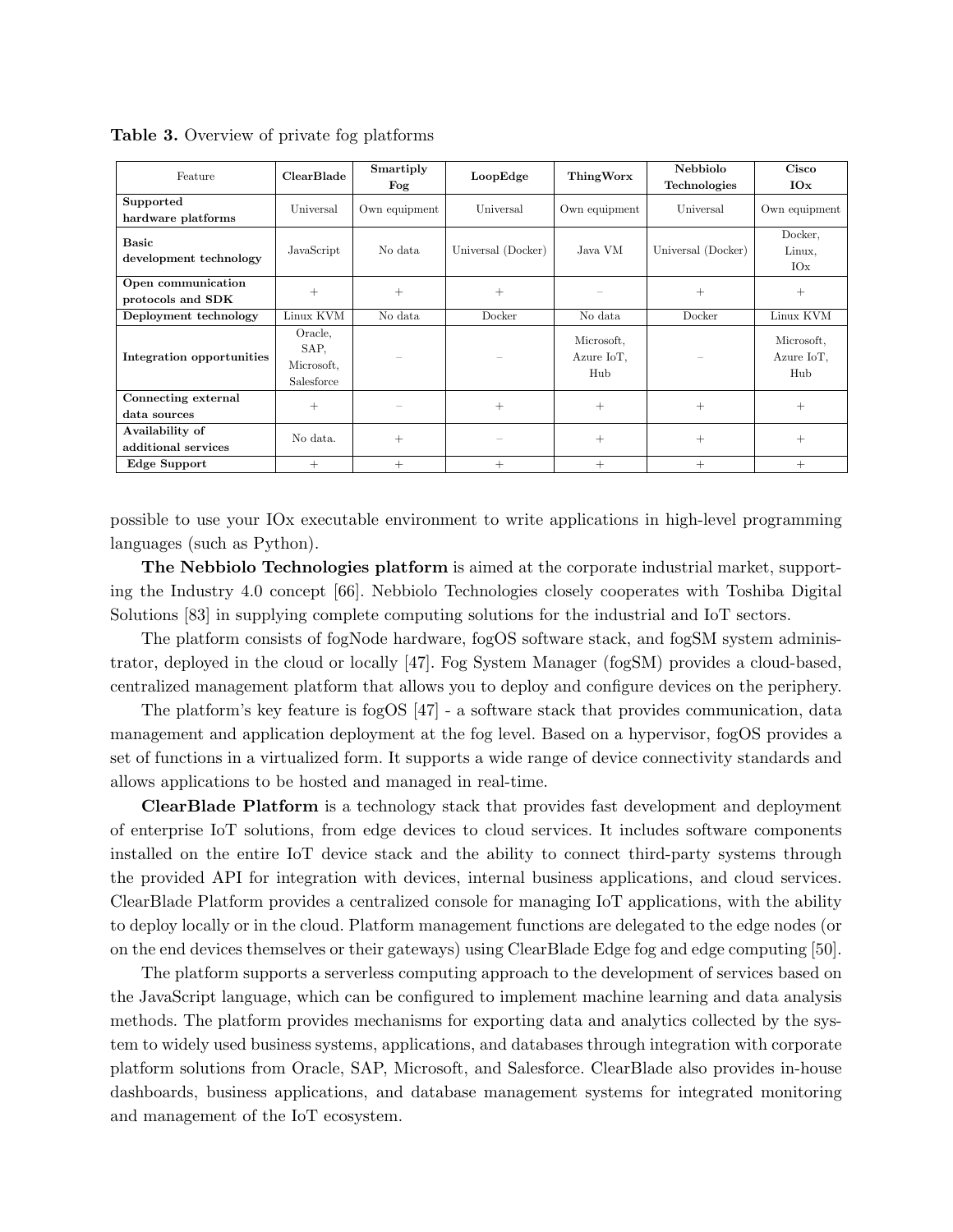ClearBlade uses the OAuth model for access control, where each user and device receives a token that must be authorized to gain access to the system or its node. The data is encrypted on the devices themselves as well as on network transmissions. Transmitted data is encrypted using OpenSSL libraries with TLS encryption.

The Smartiply Fog platform is a cloud computing platform that focuses on optimizing resources and keeping your devices running even without connecting to the cloud. The platform provides greater reliability for online environments by optimizing resources and computing based on proprietary hardware [\[1\]](#page-25-0). The platform enables point-to-point interaction between devices. In this way, the node system can continue to operate autonomously to receive, analyze and store data, up to restoring communication with the external network [\[3\]](#page-25-1).

LoopEdge platform from Litmus Automation [\[8,](#page-26-9) [10\]](#page-26-10) allows you to connect different devices in a single system, collect and analyze data from them. Litmus Automation also provides a Loop platform that allows you to manage the life cycle of any IoT device and export real-time data to internal analytical and business applications. This platform is widely distributed among well-known engineering concerns: Nissan, Renault, Mitsubishi Corporation Techno.

The platform developers emphasize that it can work with virtually any device, industrial and domestic consumers. For example, the platform supports the connection of devices based on Arduino and Raspberry Pi. Even if some device is not supported, connecting it to the platform is relatively easy due to the executable packages installed on the device itself, which can be expanded and created from scratch for a particular device.

**PTC ThingWorx** platform [\[11\]](#page-26-11) is an IoT platform that offers the connection possibility to more than 150 types of devices. However, since devices are connected through drivers that require installation, this platform is not universal and has limitations on the devices used.

Applications for the platform should be written using the supplied SDKs. Further data analysis and business process management also go through the tools provided by the platform itself. The platform has an extensive developer section with instructions, tutorials, and assistance from specialists from the company itself to install, configure, and expand the platform. Also "out of the box" is the possibility of connecting to Microsoft Azure IoT Hub.

#### 4.2. Public fog platforms

Today, public cloud platforms are the solutions of major players in the cloud computing market, focused on solving data processing tasks from IoT systems linked to the capabilities of the corresponding cloud platform. The key characteristics of the considered public fog platform are given in Tab. [4.](#page-19-0)

The Azure IoT platform provides a platform for fog and edge computing based on Microsoft's technology stack. It consists of several extensive subsystems such as IoT Central and IoT Edge, which base their work on Microsoft Azure cloud technology. Connection of devices from Microsoft partners is possible without using drivers or software code due to IoT Plug and Play technology. This approach is possible for devices running any OS, including Linux, Android, Azure Sphere OS, Windows IoT, RTOS, and others.

Creation, installation, and management of fog applications are performed through the Azure IoT Hub portal. The IoT Hub is a cloud-based managed service that acts as a central message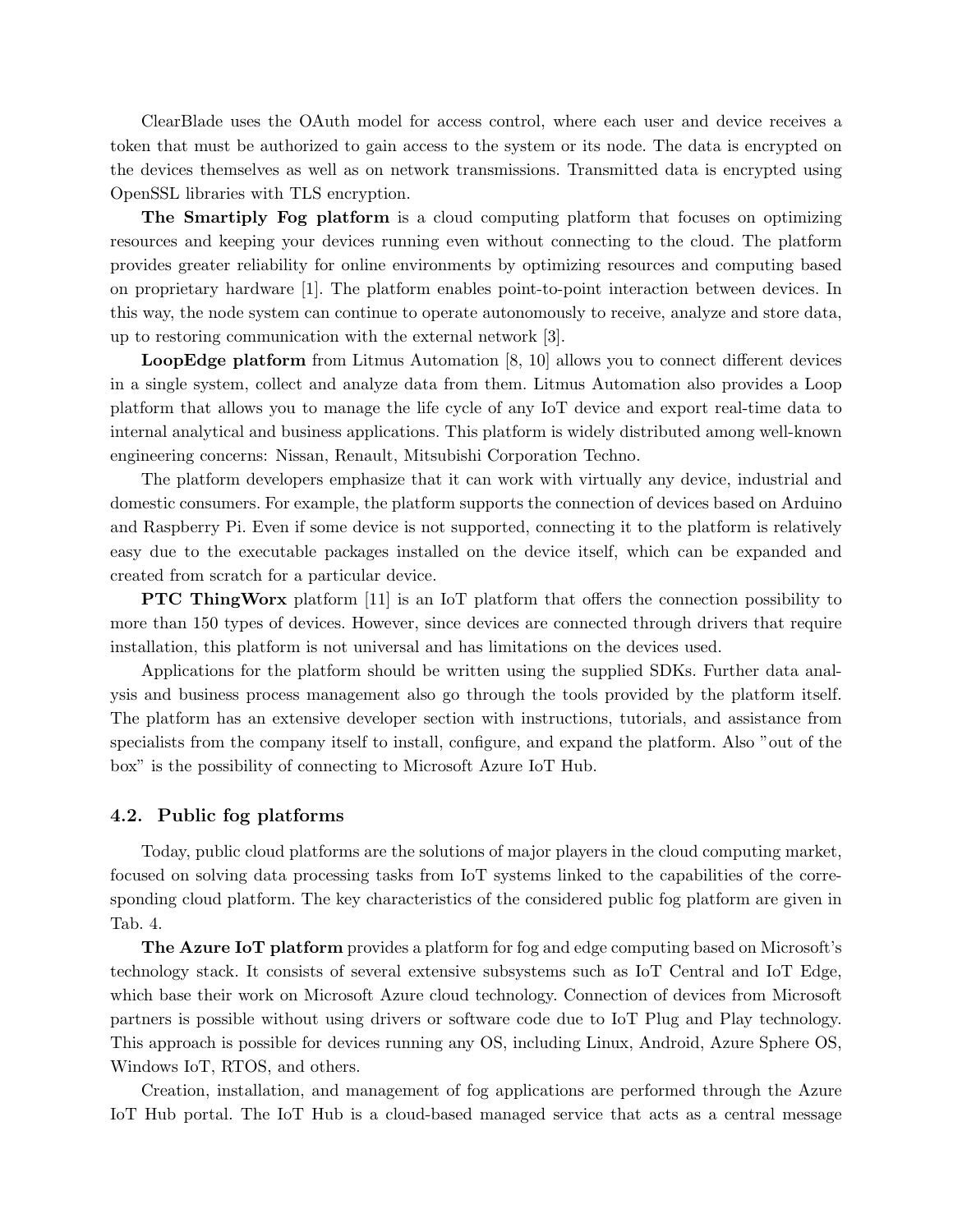| Feature                                                                           | <b>AWS</b><br>Greengrass            | Azure IoT            | Google                                             | Yandex                 | Mail.ru                |
|-----------------------------------------------------------------------------------|-------------------------------------|----------------------|----------------------------------------------------|------------------------|------------------------|
| Supported<br>hardware platforms                                                   | Universal<br>Universal<br>Universal |                      | Universal                                          | Universal              |                        |
| <b>Basic</b><br>development technology                                            | Universal (Docker)                  | Universal (Docker)   | Universal                                          | Universal              | Universal              |
| Open communication<br>protocols and SDK                                           | $^{+}$                              | $^{+}$               | $^{+}$                                             | $^{+}$                 | $^{+}$                 |
| Deployment technology                                                             | Docker                              | Docker               | Docker                                             | Docker                 | Docker                 |
| Integration capability                                                            | Amazon Elastic<br>Compute 2         | Azure,<br>via an API | Services of Google<br>and partners,<br>through API | Universally<br>via API | Universally<br>via API |
| Connecting external<br>data sources                                               |                                     |                      | $^{+}$                                             | $^{+}$                 |                        |
| Availability of<br>additional services<br>(Machine Learning,<br>Analytics, etc.). | $^{+}$                              | $+$                  | $^{+}$                                             | $+$                    | $^{+}$                 |
| Support Edge                                                                      | $^{+}$                              | $^{+}$               | $^{+}$                                             | $^{+}$                 | $+$                    |

<span id="page-19-0"></span>Table 4. Overview of public fog platforms

processor for bidirectional communication between an IoT application and the devices it manages. IoT Hub supports both device-to-cloud and cloud-to-device transfers. The IoT Hub supports multiple messaging templates, such as telemetry between devices and the cloud, downloading files from devices, and query-answer technology for managing devices from the cloud.

To deploy computing closer to the devices themselves or on the devices themselves, uses Azure IoT Edge, which allows you to deploy applications with their business logic, or already available in the directory ready-made applications on end devices using containerization technology.

The Amazon AWS IoT Greengrass platform allows you to extend the capabilities of AWS (Amazon Web Services) to your peripherals, enabling them to work locally with your data while using the cloud to manage, analyze and securely store your data. AWS IoT Greengrass allows connected devices to perform AWS Lambda functions, run Docker containers, generate forecasts based on machine learning models, synchronize these devices and interact securely with other devices even without an Internet connection.

AWS IoT Greengrass allows you to create IoT solutions that connect different types of devices to the cloud and each other. AWS IoT Greengrass Core can be used on Linux devices (including Ubuntu and Raspbian distributions) that support Arm or x86 architectures. The AWS IoT Greengrass Core service provides local AWS Lambda code execution, messaging, data management, and security. Devices with AWS IoT Greengrass Core serve as portals of the service and interact with other devices that run FreeRTOS (Real-time operating system for microcontrollers) or installed SDK package AWS IoT for devices. The size of such devices can be very different: from small devices based on microcontrollers to large household appliances. When a device with AWS IoT Greengrass Core loses contact with the cloud, devices in the AWS IoT Greengrass group can continue to communicate with each other over a local network.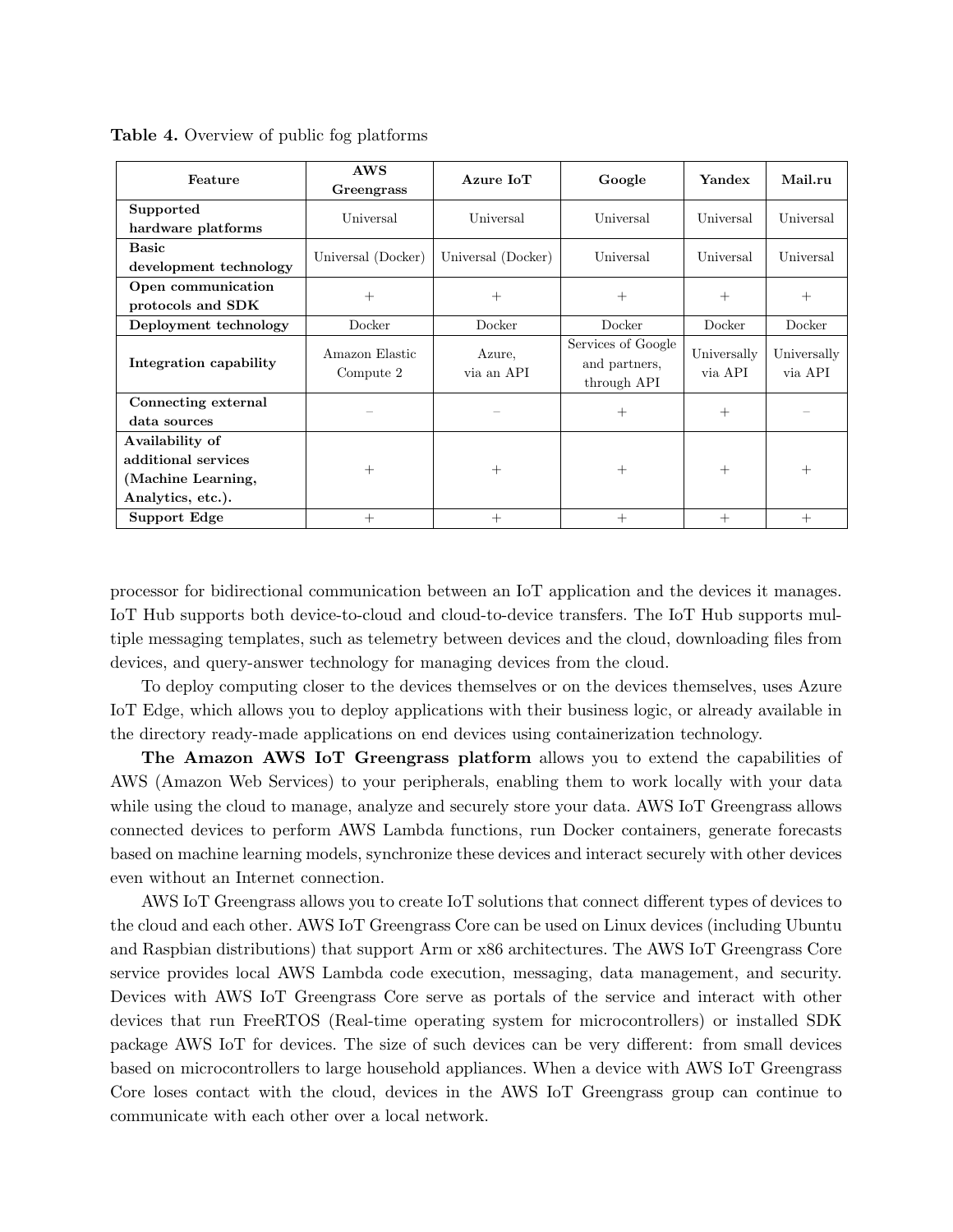Google, Yandex, and Mail.ru platforms provide their cloud and fog solutions for data collection, storage, processing, analysis, and visualization. Collected data from devices is integrated into the public cloud system for deeper processing and analysis (including machine learning and artificial intelligence) due to the high computing power of the cloud. These platforms support multiple protocols for connectivity and communication through the provided API. There are many readyto-use services available for installation in the platform directory itself, which can be connected to your cloud solution by combining them.

#### 4.3. Open Source Fog Platforms

During the analysis of existing solutions, we reviewed existing open-source fog platforms. In contrast to commercial solutions, for open-source platforms, there are complete descriptions of architectures, requirements to computing resources, as well as technologies used, both on hardware and software levels (see Tab. [5\)](#page-21-0).

FogFrame2.0 is an open-source fog platform [\[5\]](#page-26-12) aimed at deployment on single-board computers (Raspberry Pi). Authors designed architecture and implemented a representative framework to resolve the following challenges [\[79\]](#page-31-9):

- enable the coordinated cooperation among computational, storage, and networking resources in the fog [\[80,](#page-31-10) [81\]](#page-32-9);
- implement heuristic algorithms for service placement in the fog, namely a first-fit algorithm and a genetic algorithm;
- introduce mechanisms for adapting to dynamic changes in the fog landscape and for recovering from overloads and failures.

To evaluate the behavior of FogFrame, authors apply different arrival patterns of application requests, i.e., constant, pyramid, and random walk, and observe service placement. The platform dynamically reacts to events at runtime, i.e. when new devices appear or are disabled when devices experience failures or overloads, necessary node redeployments are performed.

The FogFlow platform is an open-source fog platform [\[4\]](#page-25-2). The developers' main task was to provide a flexible and straightforward way of development, deployment, and orchestration of fog services [\[19\]](#page-26-0). The uniqueness of their approach is in the following:

- standard-based programming model for fog computing with declarative hints;
- scalable context management: to overcome the limitations of centralized context management, FogFlow introduces a distributed context management approach.

The data structure of all data flows is described based on the same standardized data model called NGSI. Therefore, FogFlow can learn which type of data is created at which edge node. It then triggers and launches dynamic data processing flows for each edge node based on the availability of registered context metadata, which gives service developers two advantages:

- fast and easy development of fog computing applications, because the proposed hints hide configuration and deployment complexity tasks from service developers;
- good openness and interoperability for information sharing and data source integration with the use of NGSI - a standardized open data model and API and it has been widely adopted by more than 30 cities worldwide.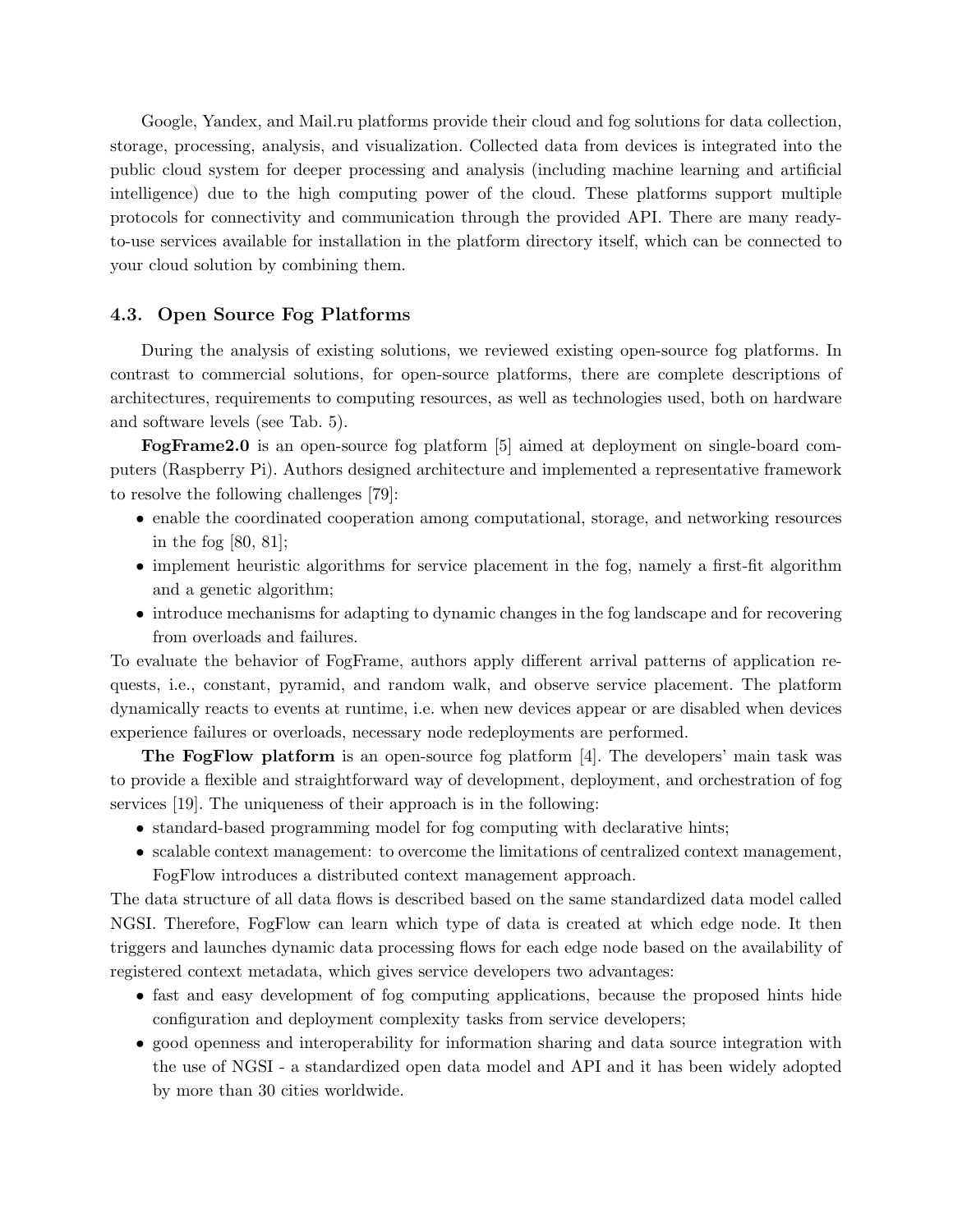FogFlow is one of the components of FIWARE open infrastructure [\[35\]](#page-28-9), which provides the development and implementation of various smart solutions [\[22,](#page-27-11) [25,](#page-27-0) [33\]](#page-28-10). This infrastructure is one of the modern cloud frameworks along with Amazon Web Services [\[41\]](#page-28-11). A wide library of ready-made solutions from the developer community and detailed implementation instructions are available for implementation and use of FogFlow [\[2\]](#page-25-3).

The FogBus platform (supported by Melbourn Clouds Lab) integrates various hardware tools through software components that provide structured interaction and platform-independent application execution [\[86\]](#page-32-4). FogBus uses blockchain to ensure data integrity when transmitting sensitive data. The platform-independent architecture of application execution and interaction between nodes allows overcoming heterogeneity in the integrated environment.

FogBus supports implementing various resource management and scheduling policies to run IoT applications compiled using parallel programming models such as SPMD (single program, multiple data).

To evaluate the performance of the FogBus platform, a prototype application system is used to analyze the Sleep Apnea data. This example illustrates how an application (in the healthcare sector) built using the SPMD model can be implemented using different FogBus settings to process IoT data in an integrated computing environment.

This framework makes it easy to deploy IoT applications, monitor and manage resources. Fog-Bus system services are developed in cross-platform programming languages (PHP and Java). Thay are used with the Extensible Application Layer Protocol (HTTP), which helps FogBus overcome heterogeneity in the communication level of the OS and P2P of different nodes of fog. Besides, the FogBus platform functions as a "Platform as a Service" (PaaS) model for the Fog Cloud integrated environment, which not only helps application developers create different types of IoT applications but also supports users to configure services, and service providers to manage resources according to system conditions.

|             | Goal                                                   | Deployment |
|-------------|--------------------------------------------------------|------------|
| FogFrame2.0 | Check the conceptual model                             |            |
| FogFlow     | Simpler and more flexible orchestration of services    |            |
| FogBus      | Overcome heterogeneity at the communication            |            |
|             | level between OS and P2P of different nodes of the fog |            |

<span id="page-21-0"></span>

|  |  | Table 5. Overview of Open Source Fog Platforms |  |  |  |  |
|--|--|------------------------------------------------|--|--|--|--|
|--|--|------------------------------------------------|--|--|--|--|

### 4.4. Classification methods for fog platforms

To form a unified approach to the classification of fog platforms, we considered the key fog platforms and their key characteristics. For example, AWS Greengrass can work without access to the public cloud<sup>[4](#page-21-1)</sup>, but it is possible only to store local data in this mode of operation. Central device management, as well as centralized data collection and processing, becomes impossible.

<span id="page-21-1"></span> $^4$ [https://aws.amazon.com/ru/greengrass/faqs/Local\\_Resource\\_Access](https://aws.amazon.com/ru/greengrass/faqs/Local_Resource_Access)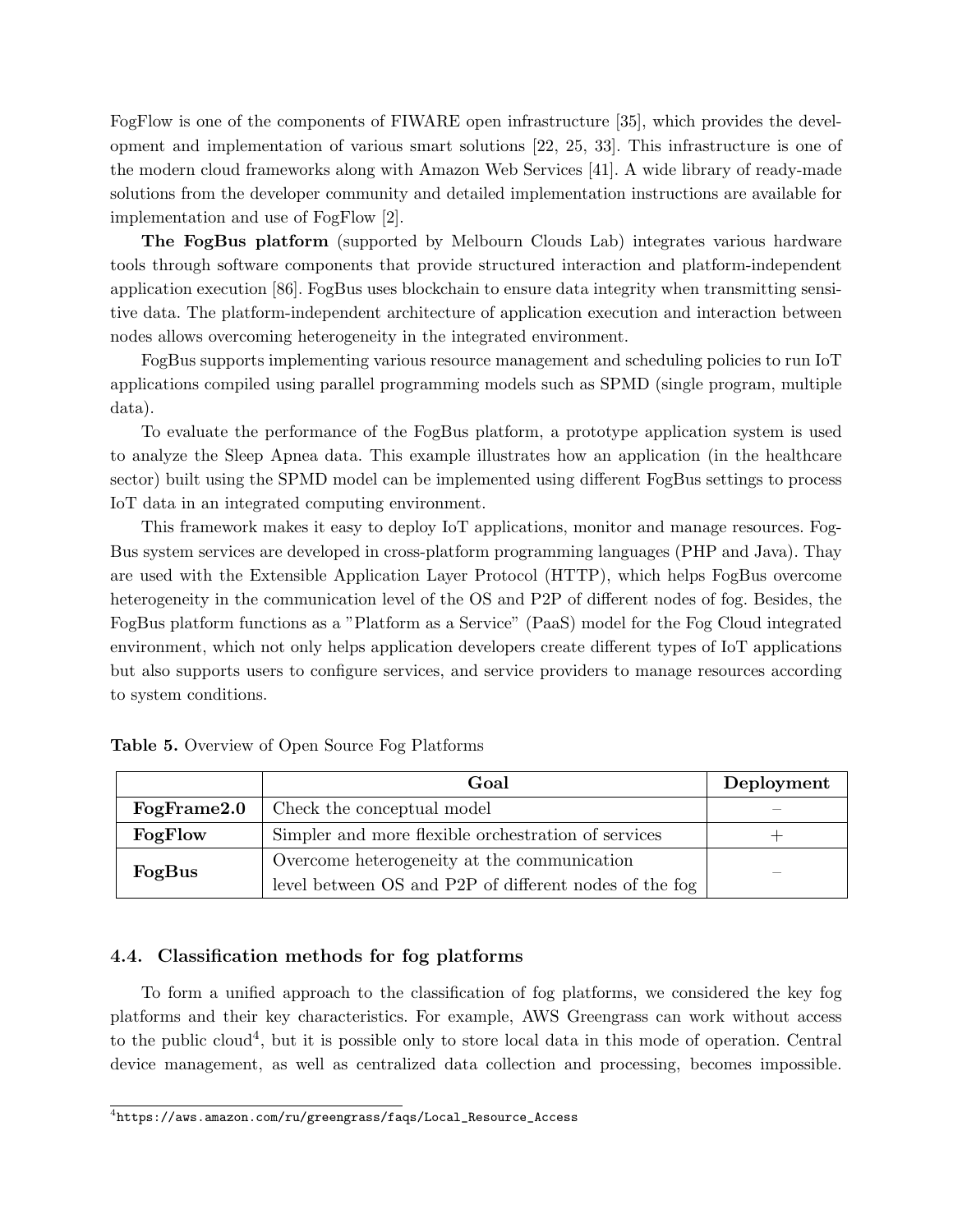Entire platform operation requires access to AWS IoT Core, which acts as a central service for the management and organization of fog and a public cloud.

Azure IoT can also operate on private networks<sup>[5](#page-22-0)</sup>, but only if there is a gateway within the private network that must connect to the central management and data collection node, and that node is also a public cloud. What distinguishes IoT from a public cloud is that it has a single point of access to the external network, rather than many different gateways that communicate with the public cloud.

Other public fog platforms have the same limitations as private and open-source fog platforms, the central control node of which can be deployed on any server in the local network or not at all (in this case, management and orchestration tasks are separated between intermediate fog nodes, as is done, for example, in FogFlow2.0).

Therefore, all fog platforms can be classified according to the openness or closedness of the deployment of the hub, a service that is responsible for connecting, monitoring and managing devices connected in the fog. In one form or another, almost all commercial fog platforms has the hub: LoopEdge and Azure IoT call this service - the Hub. ClearBlade and FogHorn platforms have a service with the same functionality, but it is called Device Manager. At AWS Greengrass, this service is called AWS IoT Core.

Another criterion for classification may be the requirements for the underlying hardware on which fog platform services can be deployed. Some of these platforms are tightly bound to a limited list of supported hardware devices. On the other hand, other platforms allow their services to be deployed on any end-user hardware as long as it meets the necessary minimum requirements for platform deployment. We define this characteristic as an indicator of the classification of fog platforms according to the openness of the hardware infrastructure.

The same principle is observed when comparing platforms based on openness or closed software infrastructure: the platform can support open protocols of data exchange between nodes of fog or fog programs are supplied exclusively by the developers of the platform itself and licensed partners.

Thus, any fog platform can be classified according to the principle of openness or closeness of its components (see Fig. 2). It should also be noted that platforms with a public hub are more likely to be open to their hardware and software infrastructures.

In addition to the openness or closeness of their components, some platforms have focused on the availability of the various features or services provided by the platform. The Azure IoT Hub, which is an integral part of the Azure IoT platform, explicitly calls itself **PaaS** (Platform as a Service), providing ready-made solutions for the user's required tasks. It should be noted that none of the public fog platforms positions their platforms as pure fog. They provide fog computing as a certain basic functionality, which is the basis for other provided platform functions and services.

Thus, the platforms themselves position some functionality as basic, which should be in any fog platform, and the user is interested not only in simple deployment and basic management of fog nodes but also in solving their specific tasks: Industry 4.0, Medicine, Smart City, etc. Platforms should provide ready-made solutions for each of the user's tasks as much as possible.

Among other things, some platforms have allowed users to share their ready-made solutions created within the platform with the help of "stores" - resources where the user can publish his

<span id="page-22-0"></span> $^5$ <https://azure.microsoft.com/en-us/blog/introducing-iot-hub-device-streams-in-public-preview/>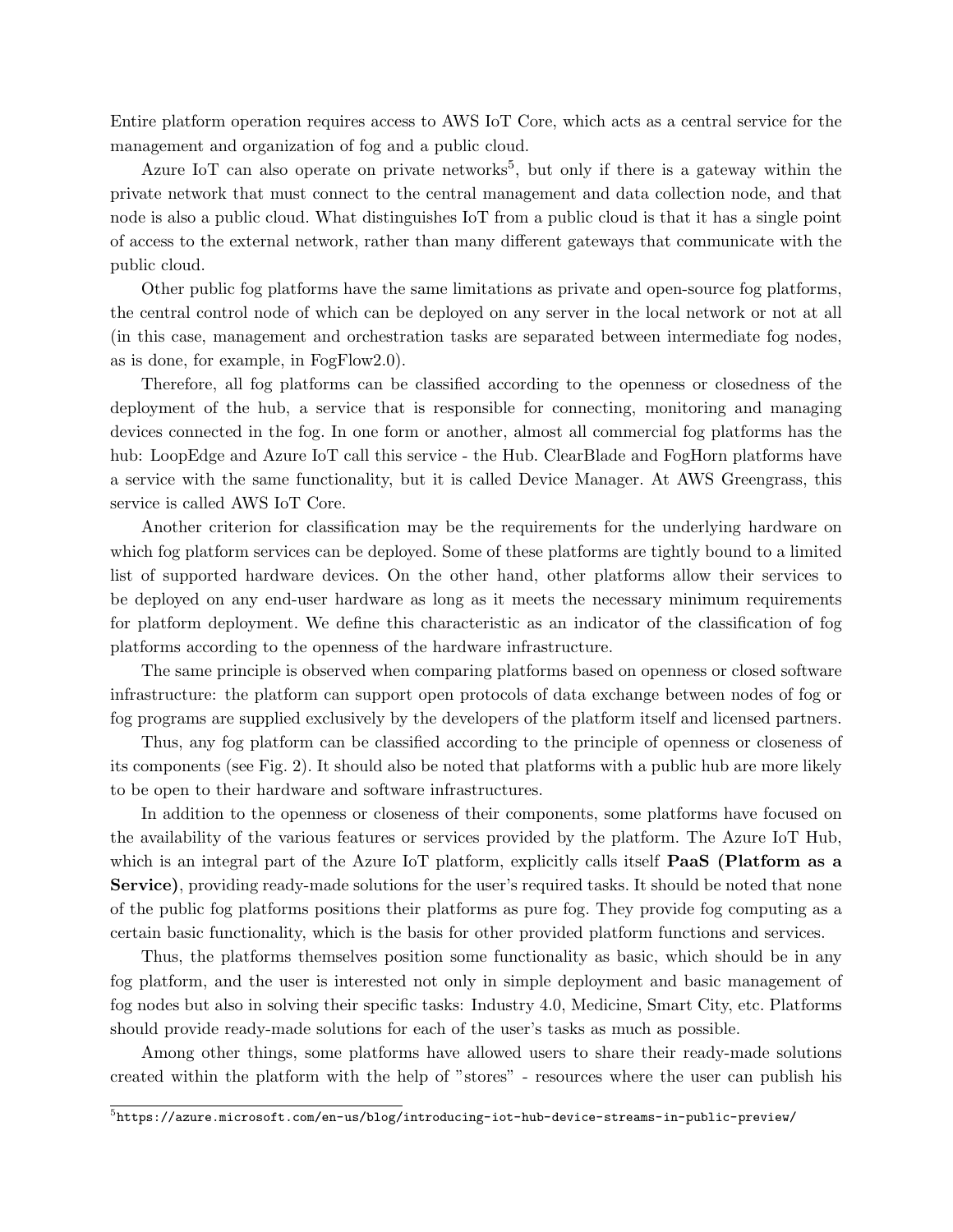

Figure 7. Classification of fog platforms according to the principle of openness or closeness of its components

readymade fog application. This has led to the emergence of entire fog ecosystems - EaaS (Ecosystem as a Service), which allow users to create their fog solution from ready-made components available on the platform.

This description also includes Open Source solutions that provide only a basic level of functionality - DaaS (Deploy as a Service): deployment of fog nodes on existing devices, orchestration, etc. On the other hand, FogFlow has wider functionality and even its ecosystem, which includes ready-to-install components from both platform developers and the community.

Classification "as a service" can be used as a classification method based on the provided platform functionality (see Fig. [8\)](#page-24-0).

## 5. Fog computing challenges

In this section, we discuss several future research directions that are considered to be most promising for future research in other works and this research likewise.

Artificial Intelligence Application Management is currently receiving considerable attention because of its ability to solve complex problems. The data needed to build an AI system is quickly accumulated in fog [\[56\]](#page-29-12). Artificial Intelligence application management can help predict future resource requirements, context variations, and node failures more accurately and manage applications accordingly.

Fog nodes are limited in resources. Adding more fog nodes to the fog may reduce this limitation. However, it increases the cost of deployment, complexness of node communication, and power consumption at the network edge [\[12\]](#page-26-13). In this case, it may be helpful to dynamically consolidate and scale the fog nodes according to computational needs. Fog computing is developed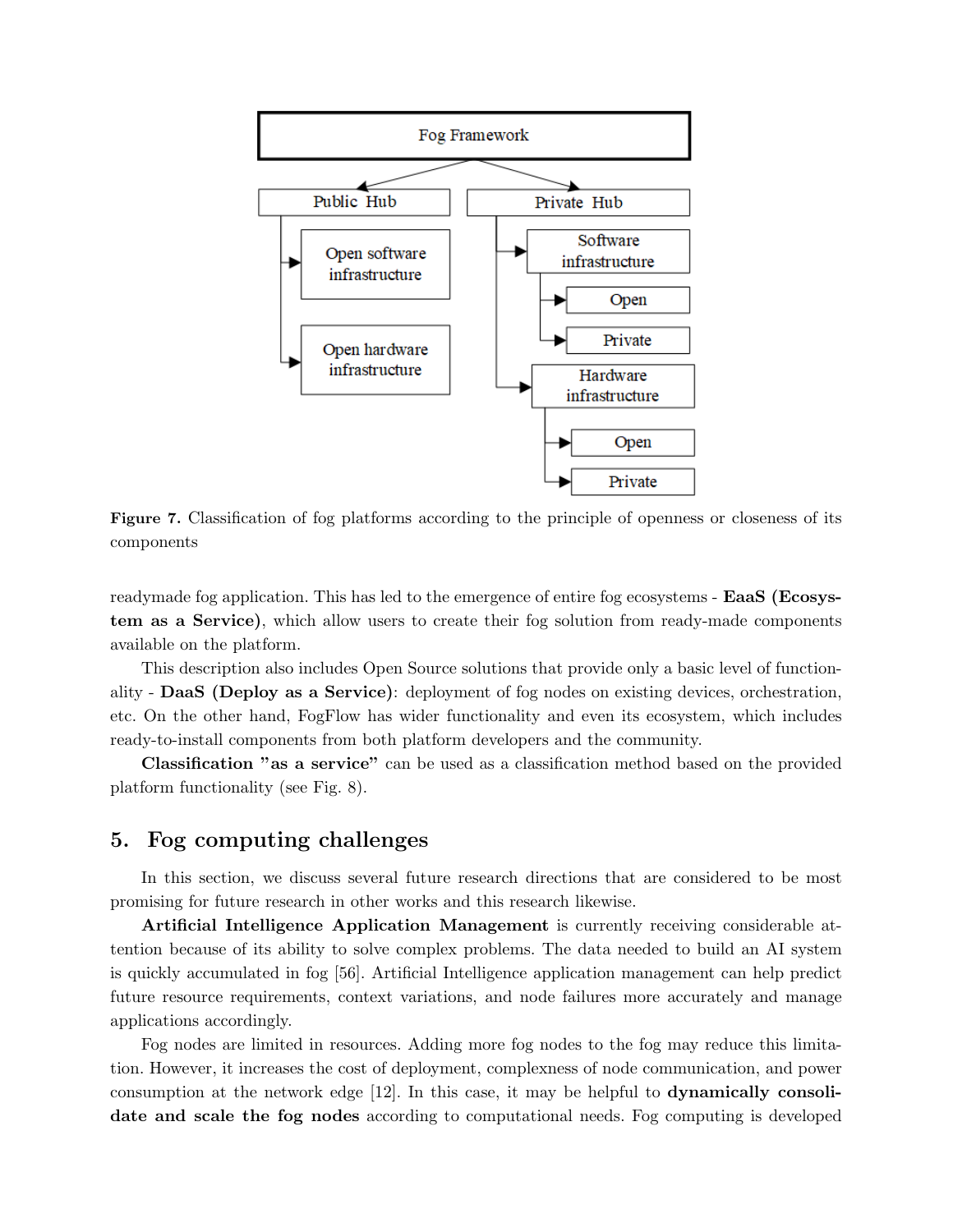<span id="page-24-0"></span>

Figure 8. Classification of fog platforms based on provided platform functionality

to execute various complex IoT applications from different domains, including smart healthcare, city, agriculture, and industry [\[64\]](#page-30-12). These IoT applications have specific requirements and need specialized support. Application-specific management strategies can help deal with them in Fog.

Task and data processing is decentralized in the Fog. The task may begin on one node and going through several others end on the last one. When an emergency happens in the fog, the developer and fog designer need access to log information to locate the problem in minimal time. Thus total logging helps with this task, but then the problem appears to maintain a data lake supporting storage and analysis of such data. That's the question of **logging and monitoring of** highly-distributed fog applications.

On the other hand, there is also the issue of task sharing and re-usability. Applications can share a particular task to optimize the computational load on fog nodes [\[88\]](#page-32-10). Besides, the task executables of recently terminated applications can also be reused for other applications. To perform such operations, shared caching techniques and policies are required to be developed in the context of fog computing.

The above opens another question. If the fog node faces a software or hardware problem and shuts down other nodes won't have any information on the checkpoint the node was in. But most applications are state-dependent and stateful. So there is a challenge to organize state management and sharing between nodes to support the continuous and flowless work of the fog.

Most Fog applications do not consider security as part of a system but rather focus on functionality, which results in many fog platforms being vulnerable [\[7\]](#page-26-14). That leads to sensitive data leakage, user loss of privacy, and other **security issues** that are very significant in most IoT domains.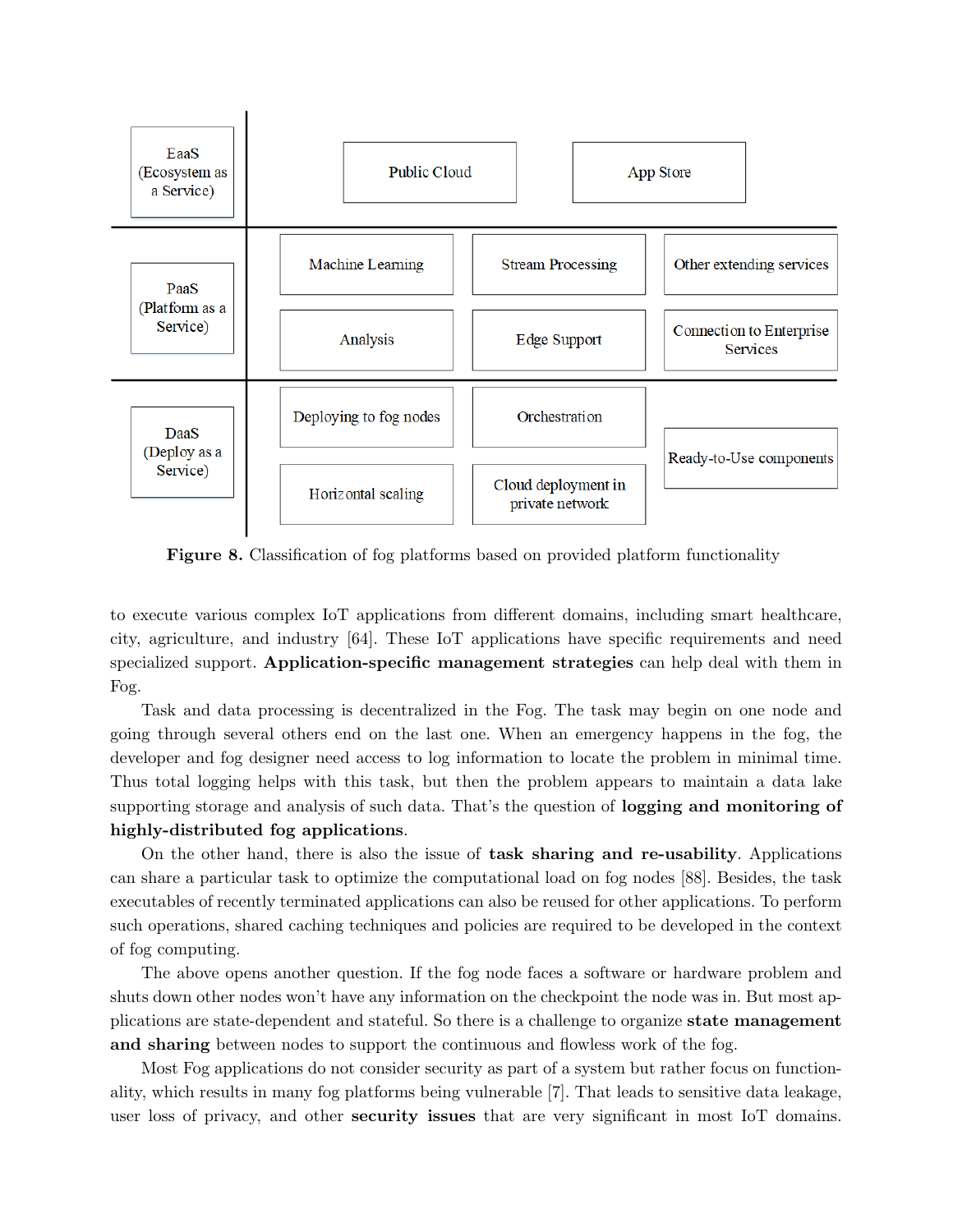Future work could lead towards the development of knowledge-based supplementary references, which can provide decision support for developers in designing a secure and performance efficient fog infrastructure. Such decision support would require a large systematic knowledge acquisition of best practices, known security threats and their solutions, which can be formalized as either a statistical-based system or rules, policies and facts.

## Conclusion

The increase of transferred data volumes and the increased load on the cloud for client services became a prerequisite for the concept of cloud computing. In this paper, the concept of fog computing, its definition and key characteristics were considered. Also, there were considered, classified and generalized some fog platforms, which are subjects of research or already used by business and private clients. In the end, the general architectural characteristics inherent in all the platforms reviewed were described. Fog computing is a more flexible and efficient type of computation compared to cloud computing due to the solution of tasks requiring high bandwidth of the computing network, the ability to work with geographically dispersed data sources, ultra-low latency and providing local data processing.

In this review paper, we not only to given an extended point of view over the fog computing paradigm but to also analyzed the growing diverse number of open source and enterprise solutions for deploying fog platforms. On the basis of this review, we proposed a classification of fog solutions by their cloud layer, hardware and software publicity level and by a provided service and functionality they grant.

## Acknowledgements

The research was carried out with the financial support of RFBR and Chelyabinsk Region, project number 20-47-740005 and the Ministry of Science and Higher Education of the Russian Federation (state assignment FENU-2020-0022).

This paper is distributed under the terms of the Creative Commons Attribution-Non Commercial 3.0 License which permits non-commercial use, reproduction and distribution of the work without further permission provided the original work is properly cited.

## <span id="page-25-0"></span>References

- 1. Edge gateway smartiply, <https://www.smartiply.com/gateway>
- <span id="page-25-3"></span>2. Fogflow — fogflow v2.0 documentation, <https://fogflow.readthedocs.io/en/latest/>
- <span id="page-25-1"></span>3. Mobile platform — smartiply, <https://www.smartiply.com/mobile>
- <span id="page-25-2"></span>4. smartfog/fogflow: Fogflow is a standard-based iot fog computing framework that supports serverless computing and edge computing with advanced programming models, [https://](https://github.com/smartfog/fogflow) [github.com/smartfog/fogflow](https://github.com/smartfog/fogflow)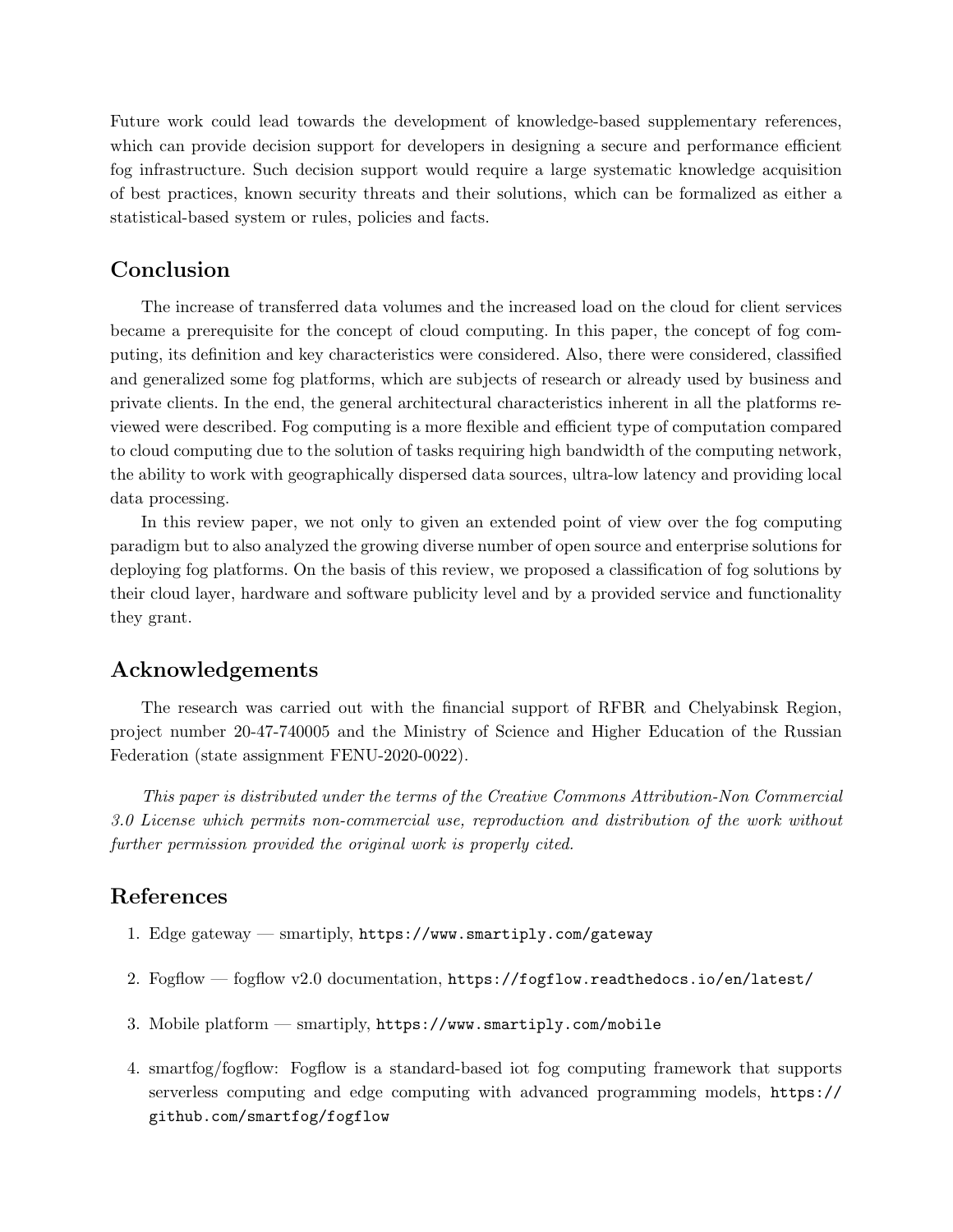- <span id="page-26-12"></span>5. softls/fogframe-2.0: Fogframe framework (with extensions), [https://github.com/softls/](https://github.com/softls/FogFrame-2.0) [FogFrame-2.0](https://github.com/softls/FogFrame-2.0)
- <span id="page-26-7"></span>6. Distributed analytics in fog computing platforms using tensorflow and kubernetes. pp. 145– 150. Institute of Electrical and Electronics Engineers Inc. (Nov 2017), DOI: [10.1109/AP-](http://dx.doi.org/10.1109/APNOMS.2017.8094194)[NOMS.2017.8094194](http://dx.doi.org/10.1109/APNOMS.2017.8094194)
- <span id="page-26-14"></span>7. Fog computing security: a review of current applications and security solutions (2017), DOI: [10.1186/s13677-017-0090-3](http://dx.doi.org/10.1186/s13677-017-0090-3)
- <span id="page-26-9"></span>8. Litmus automation releases next generation of loopedge industrial iot gateway software (2017), <https://litmus.io/loopedge-update-release/>
- <span id="page-26-2"></span>9. The industrial internet consortium and openfog consortium join forces — industrial internet consortium (2019), <https://www.iiconsortium.org/press-room/01-31-19.htm>
- <span id="page-26-10"></span>10. Litmus automation - platform features (2020), <https://litmus.io/litmus-edge/features/>
- <span id="page-26-11"></span>11. Ptc thingworx (2020), <https://www.ptc.com/ru/products/thingworx>
- <span id="page-26-13"></span>12. Afrin, M., Jin, J., Rahman, A., Tian, Y.C., Kulkarni, A.: Multi-objective resource allocation for edge cloud based robotic workflow in smart factory. Future Generation Computer Systems 97, 119–130 (Aug 2019), DOI: [10.1016/j.future.2019.02.062](http://dx.doi.org/10.1016/j.future.2019.02.062)
- <span id="page-26-3"></span>13. Al-Doghman, F., Chaczko, Z., Ajayan, A.R., Klempous, R.: A review on fog computing technology. In: 2016 IEEE International Conference on Systems, Man, and Cybernetics, SMC 2016 - Conference Proceedings. pp. 1525–1530. Institute of Electrical and Electronics Engineers Inc., Budapest (Feb 2017), DOI: [10.1109/SMC.2016.7844455](http://dx.doi.org/10.1109/SMC.2016.7844455)
- <span id="page-26-6"></span>14. Aljumah, A., Ahanger, T.A.: Fog computing and security issues: A review. In: 2018 7th International Conference on Computers Communications and Control (ICCCC). pp. 237–239. IEEE (May 2018), DOI: [10.1109/ICCCC.2018.8390464](http://dx.doi.org/10.1109/ICCCC.2018.8390464)
- <span id="page-26-4"></span>15. Anawar, M.R., Wang, S., Azam Zia, M., Jadoon, A.K., Akram, U., Raza, S.: Fog computing: An overview of big iot data analytics (2018), DOI: [10.1155/2018/7157192](http://dx.doi.org/10.1155/2018/7157192)
- <span id="page-26-8"></span>16. Antonio, S.: Cisco delivers vision of fog computing to accelerate value from billions of connected devices pp. 1–4 (2014)
- <span id="page-26-1"></span>17. Armbrust, M., Fox, A., Griffith, R., Joseph, A.D., Katz, R., Konwinski, A., Lee, G., Patterson, D., Rabkin, A., Stoica, I., Zaharia, M.: A view of cloud computing (Apr 2010), DOI: [10.1145/1721654.1721672](http://dx.doi.org/10.1145/1721654.1721672)
- <span id="page-26-5"></span>18. Bellendorf, J., Mann, Z.A.: Classification of optimization problems in fog computing. Future ´ Generation Computer Systems 107, 158–176 (Jun 2020), DOI: [10.1016/j.future.2020.01.036](http://dx.doi.org/10.1016/j.future.2020.01.036)
- <span id="page-26-0"></span>19. Bonomi, F., Milito, R., Zhu, J., Addepalli, S.: Fog computing and its role in the internet of things. In: MCC'12 - Proceedings of the 1st ACM Mobile Cloud Computing Workshop. pp. 13–15. ACM Press, Helsinki (2012), DOI: [10.1145/2342509.2342513](http://dx.doi.org/10.1145/2342509.2342513)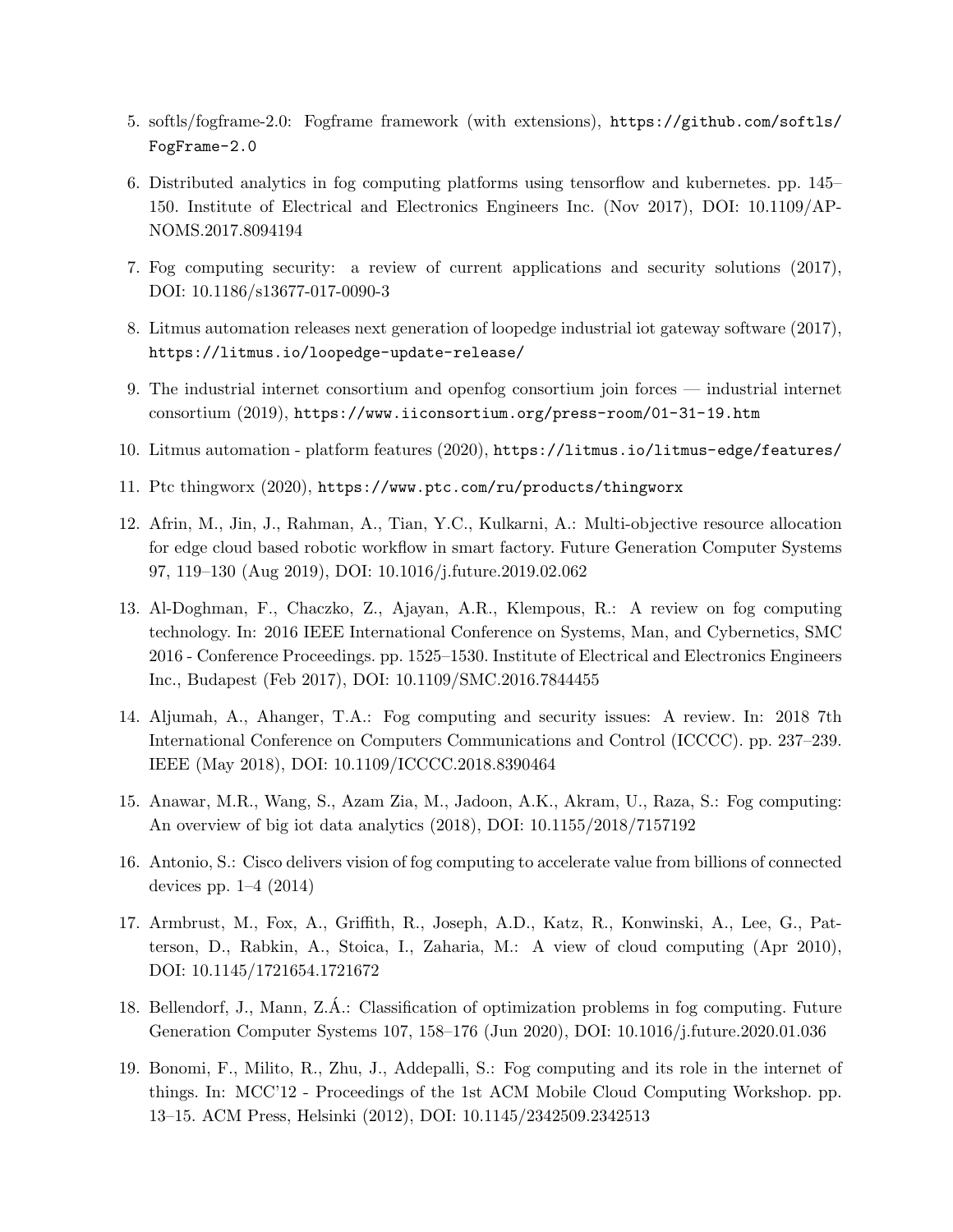- <span id="page-27-10"></span>20. Brogi, A., Mencagli, G., Neri, D., Soldani, J., Torquati, M.: Container-based support for autonomic data stream processing through the fog. In: Lecture Notes in Computer Science (including subseries Lecture Notes in Artificial Intelligence and Lecture Notes in Bioinformatics). vol. 10659 LNCS, pp. 17–28. Springer Verlag (2018), DOI: [10.1007/978-3-319-75178-8](http://dx.doi.org/10.1007/978-3-319-75178-8_2) 2
- <span id="page-27-1"></span>21. Brynjolfsson, E., Hofmann, P., Jordan, J.: Cloud computing and electricity: Beyond the utility model. Communications of the ACM 53(5), 32–34 (May 2010), DOI: [10.1145/1735223.1735234](http://dx.doi.org/10.1145/1735223.1735234)
- <span id="page-27-11"></span>22. Celesti, A., Fazio, M., M´arquez, F.G., Glikson, A., Mauwa, H., Bagula, A., Celesti, F., Villari, M.: How to develop iot cloud e-health systems based on fiware: A lesson learnt. Journal of Sensor and Actuator Networks 8(1) (Jan 2019), DOI: [10.3390/jsan8010007](http://dx.doi.org/10.3390/jsan8010007)
- <span id="page-27-8"></span>23. Chervyakov, N., Babenko, M., Tchernykh, A., Kucherov, N., Miranda-López, V., Cortés-Mendoza, J.M.: Ar-rrns: Configurable reliable distributed data storage systems for internet of things to ensure security. Future Generation Computer Systems 92, 1080–1092 (Mar 2019), DOI: [10.1016/j.future.2017.09.061](http://dx.doi.org/10.1016/j.future.2017.09.061)
- <span id="page-27-5"></span>24. Chiang, M., Ha, S., Chih-Lin, I., Risso, F., Zhang, T.: Clarifying fog computing and networking: 10 questions and answers (2017), DOI: [10.1109/MCOM.2017.7901470](http://dx.doi.org/10.1109/MCOM.2017.7901470)
- <span id="page-27-0"></span>25. D., E.: The internet of things: How the next evolution of the internet is changing everything. CISCO white paper 1,  $1-11$  (2011)
- <span id="page-27-4"></span>26. Dantas, L., Cavalcante, E., Batista, T.: A development environment for fiware-based internet of things applications. In: M4IoT 2019 - Proceedings of the 2019 Workshop on Middleware and Applications for the Internet of Things, Part of Middleware 2019 Conference. pp. 21–26. Association for Computing Machinery, Inc, Davis CA (Dec 2019), DOI: [10.1145/3366610.3368100](http://dx.doi.org/10.1145/3366610.3368100)
- <span id="page-27-3"></span>27. Dar, B.K., Shah, M.A., Islam, S.U., Maple, C., Mussadiq, S., Khan, S.: Delay-aware accident detection and response system using fog computing. IEEE Access 7, 70975–70985 (2019), DOI: [10.1109/ACCESS.2019.2910862](http://dx.doi.org/10.1109/ACCESS.2019.2910862)
- <span id="page-27-7"></span>28. De Brito, M.S., Hoque, S., Magedanz, T., Steinke, R., Willner, A., Nehls, D., Keils, O., Schreiner, F.: A service orchestration architecture for fog-enabled infrastructures. In: 2017 2nd International Conference on Fog and Mobile Edge Computing, FMEC 2017. pp. 127–132. Institute of Electrical and Electronics Engineers Inc., Valencia (2017), DOI: [10.1109/FMEC.2017.7946419](http://dx.doi.org/10.1109/FMEC.2017.7946419)
- <span id="page-27-6"></span>29. De Donno, M., Tange, K., Dragoni, N.: Foundations and evolution of modern computing paradigms: Cloud, iot, edge, and fog. IEEE Access 7, 150936–150948 (2019), DOI: [10.1109/AC-](http://dx.doi.org/10.1109/ACCESS.2019.2947652)[CESS.2019.2947652](http://dx.doi.org/10.1109/ACCESS.2019.2947652)
- <span id="page-27-2"></span>30. Eugene, G.: Cloud computing models. Tech. Rep. January (2013), DOI: [10.1201/b11149](http://dx.doi.org/10.1201/b11149)
- <span id="page-27-9"></span>31. Fahs, A.J., Pierre, G., Elmroth, E.: Voilà: Tail-latency-aware fog application replicas autoscaler. In: Proceedings - IEEE Computer Society's Annual International Symposium on Modeling, Analysis, and Simulation of Computer and Telecommunications Systems,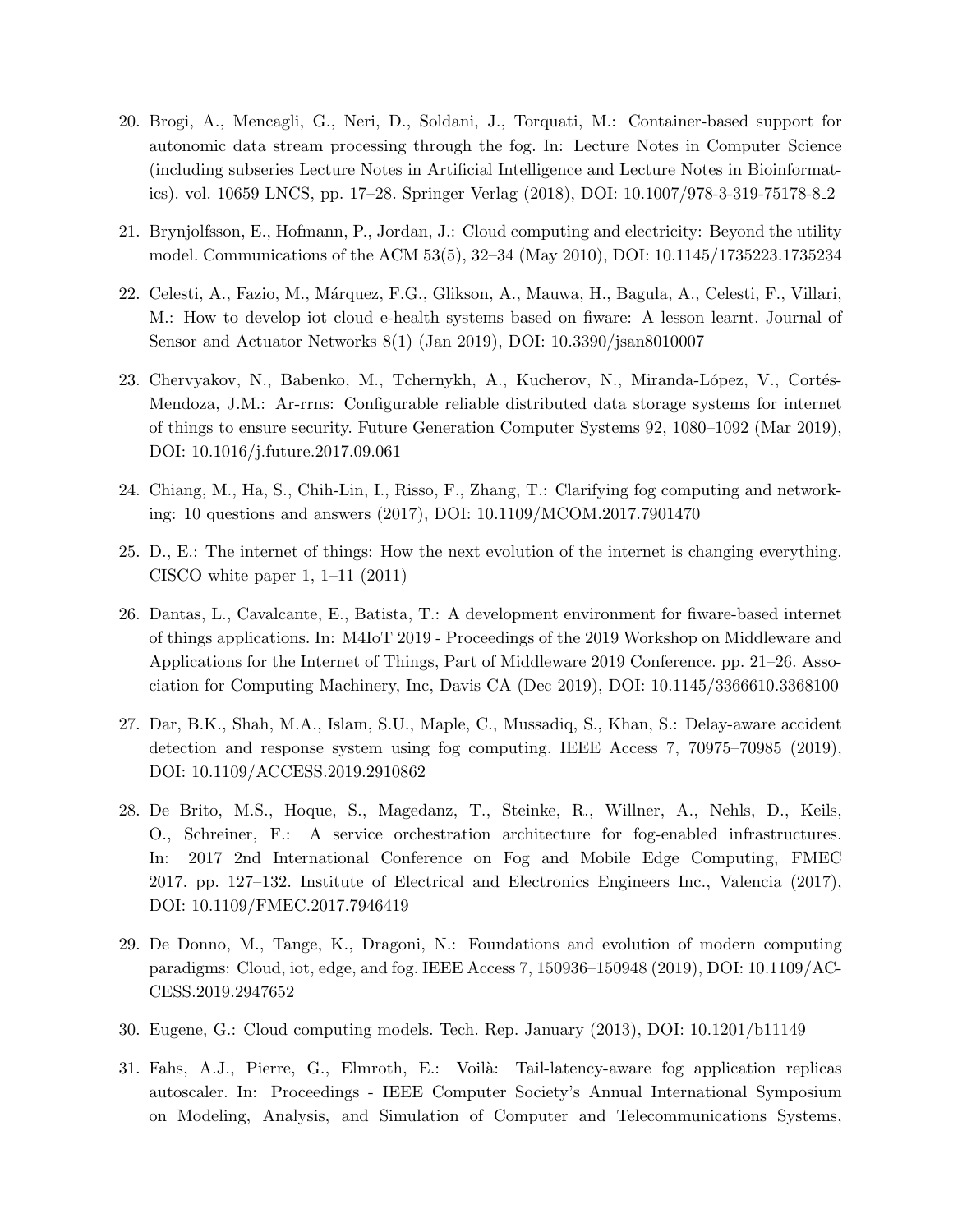MASCOTS. vol. 2020-Novem. IEEE Computer Society (Nov 2020), DOI: [10.1109/MAS-](http://dx.doi.org/10.1109/MASCOTS50786.2020.9285953)[COTS50786.2020.9285953](http://dx.doi.org/10.1109/MASCOTS50786.2020.9285953)

- <span id="page-28-8"></span>32. Fakude, N.C., Tarwireyi, P., Adigun, M.O., Abu-Mahfouz, A.M.: Fog orchestrator as an enabler for security in fog computing: A review. In: Proceedings - 2019 International Multidisciplinary Information Technology and Engineering Conference, IMITEC 2019. Institute of Electrical and Electronics Engineers Inc. (Nov 2019), DOI: [10.1109/IMITEC45504.2019.9015896](http://dx.doi.org/10.1109/IMITEC45504.2019.9015896)
- <span id="page-28-10"></span>33. Fazio, M., Celesti, A., Marquez, F.G., Glikson, A., Villari, M.: Exploiting the fiware cloud platform to develop a remote patient monitoring system. In: Proceedings - IEEE Symposium on Computers and Communications. vol. 2016-Febru, pp. 264–270. Institute of Electrical and Electronics Engineers Inc. (Feb 2016), DOI: [10.1109/ISCC.2015.7405526](http://dx.doi.org/10.1109/ISCC.2015.7405526)
- <span id="page-28-1"></span>34. Feeney, G.J.: Utility computing—a superior alternative? In: AFIPS Conference Proceedings - 1974 National Computer Conference, AFIPS 1974. pp. 1003–1004. ACM Press, Chicago (1974), DOI: [10.1145/1500175.1500370](http://dx.doi.org/10.1145/1500175.1500370)
- <span id="page-28-9"></span>35. FIWARE: About us  $\gg$  fiware (2015), <https://www.fiware.org/about-us/>
- <span id="page-28-3"></span>36. Foster, I., Kesselman, C.: The history of the grid (2011), DOI: [10.3233/978-1-60750-803-8-3](http://dx.doi.org/10.3233/978-1-60750-803-8-3)
- <span id="page-28-5"></span>37. Garcia, J., Simo, E., Masip-Bruin, X., Marin-Tordera, E., Sanchez-Lopez, S.: Do we really need cloud? estimating the fog computing capacities in the city of barcelona. In: Proceedings - 11th IEEE/ACM International Conference on Utility and Cloud Computing Companion, UCC Companion 2018. pp. 290–295. Zurich (2019), DOI: [10.1109/UCC-Companion.2018.00070](http://dx.doi.org/10.1109/UCC-Companion.2018.00070)
- <span id="page-28-6"></span>38. GE Digital: What is edge computing? — ge digital (2018), [https://www.ge.com/digital/](https://www.ge.com/digital/blog/what-edge-computing) [blog/what-edge-computing](https://www.ge.com/digital/blog/what-edge-computing)
- <span id="page-28-4"></span>39. Gu, L., Zeng, D., Guo, S., Barnawi, A., Xiang, Y.: Cost efficient resource management in fog computing supported medical cyber-physical system. IEEE Transactions on Emerging Topics in Computing 5(1), 108–119 (Jan 2017), DOI: [10.1109/TETC.2015.2508382](http://dx.doi.org/10.1109/TETC.2015.2508382)
- <span id="page-28-7"></span>40. Guevara, J.C., Torres, R.d.S., da Fonseca, N.L.: On the classification of fog computing applications: A machine learning perspective. Journal of Network and Computer Applications 159 (Jun 2020), DOI: [10.1016/j.jnca.2020.102596](http://dx.doi.org/10.1016/j.jnca.2020.102596)
- <span id="page-28-11"></span>41. Guth, J., Breitenbucher, U., Falkenthal, M., Leymann, F., Reinfurt, L.: Comparison of iot platform architectures: A field study based on a reference architecture. In: 2016 Cloudification of the Internet of Things, CIoT 2016. Institute of Electrical and Electronics Engineers Inc. (Mar 2017), DOI: [10.1109/CIOT.2016.7872918](http://dx.doi.org/10.1109/CIOT.2016.7872918)
- <span id="page-28-0"></span>42. Hagiu, A., Wright, J.: When data creates competitive advantage ... ... and when it doesn't. Harvard Business Review Vol. 98(January Issue 1), p94–101. 8p (2020)
- <span id="page-28-2"></span>43. Hannabuss, S.: The big switch: Rewiring the world, from edison to google (2009), DOI: [10.1108/00242530910936989](http://dx.doi.org/10.1108/00242530910936989)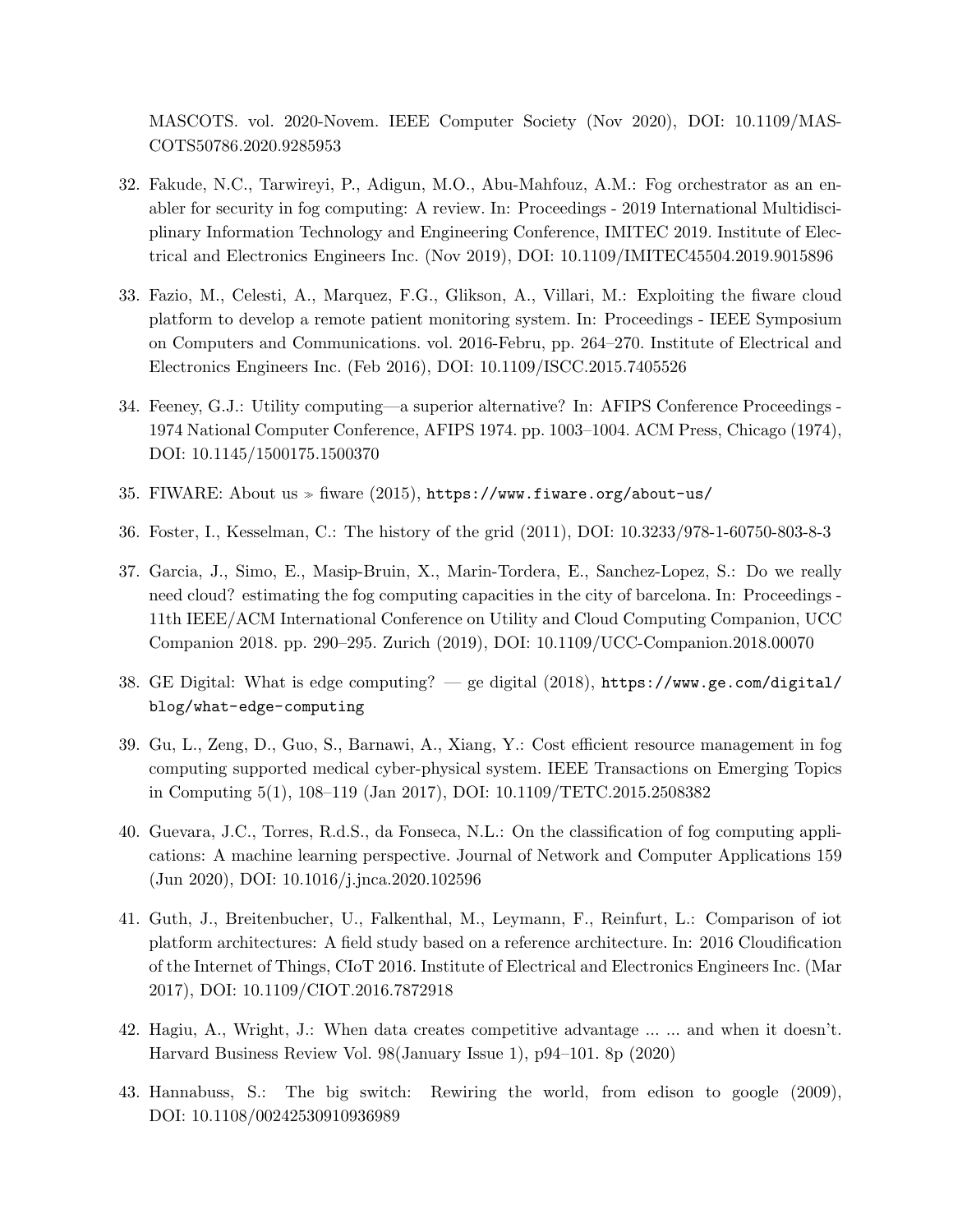- <span id="page-29-6"></span>44. Haouari, F., Faraj, R., Alja'Am, J.M.: Fog computing potentials, applications, and challenges. In: 2018 International Conference on Computer and Applications, ICCA 2018. pp. 399–406. IEEE, Beirut (Sep 2018), DOI: [10.1109/COMAPP.2018.8460182](http://dx.doi.org/10.1109/COMAPP.2018.8460182)
- <span id="page-29-5"></span>45. Hashemi, S.M., Bardsiri, A.K.: Cloud computing vs. grid computing. ARPN Journal of Systems and Software 2(5), 188–194 (2012)
- <span id="page-29-1"></span>46. Hofmann, P., Woods, D.: Cloud computing: The limits of public clouds for business applications. IEEE Internet Computing 14(6), 90–93 (Nov 2010), DOI: [10.1109/MIC.2010.136](http://dx.doi.org/10.1109/MIC.2010.136)
- <span id="page-29-4"></span>47. Hong, C.H., Varghese, B.: Resource management in fog/edge computing: A survey on architectures, infrastructure, and algorithms. ACM Computing Surveys 52(5), 1–37 (Sep 2019), DOI: [10.1145/3326066](http://dx.doi.org/10.1145/3326066)
- <span id="page-29-2"></span>48. Hong, H.J.: From cloud computing to fog computing: Unleash the power of edge and end devices. In: Proceedings of the International Conference on Cloud Computing Technology and Science, CloudCom. vol. 2017-Decem, pp. 331–334. IEEE Computer Society, Hong Kong (Dec 2017), DOI: [10.1109/CloudCom.2017.53](http://dx.doi.org/10.1109/CloudCom.2017.53)
- <span id="page-29-7"></span>49. Huang, C., Lu, R., Choo, K.K.R.: Vehicular fog computing: Architecture, use case, and security and forensic challenges. IEEE Communications Magazine  $55(11)$ ,  $105-111$  (Nov 2017), DOI: [10.1109/MCOM.2017.1700322](http://dx.doi.org/10.1109/MCOM.2017.1700322)
- <span id="page-29-11"></span>50. Hughes, I., Immerman, D., Daly, P.: Clearblade demonstrates scalability and edge analytics with iot platform. Tech. rep. (2017)
- <span id="page-29-3"></span>51. Iorga, M., Feldman, L., Barton, R., Martin, M.J., Goren, N., Mahmoudi, C.: Fog computing conceptual model. Tech. rep., Gaithersburg (Mar 2018), DOI: [10.6028/NIST.SP.500-325](http://dx.doi.org/10.6028/NIST.SP.500-325)
- <span id="page-29-10"></span>52. Jiang, Y., Huang, Z., Tsang, D.H.K.: Challenges and solutions in fog computing orchestration. IEEE Network 32(3), 122–129 (2018), DOI: [10.1109/MNET.2017.1700271](http://dx.doi.org/10.1109/MNET.2017.1700271)
- <span id="page-29-9"></span>53. Kakakhel, S.R.U., Mukkala, L., Westerlund, T., Plosila, J.: Virtualization at the network edge: A technology perspective. In: 2018 3rd International Conference on Fog and Mobile Edge Computing, FMEC 2018. pp. 87–92. Institute of Electrical and Electronics Engineers Inc., Barcelona (2018), DOI: [10.1109/FMEC.2018.8364049](http://dx.doi.org/10.1109/FMEC.2018.8364049)
- <span id="page-29-0"></span>54. Kumar, R., Charu, S.: An importance of using virtualization technology in cloud computing. Global Journal of Computers  $\&$  Technology 1(2), 56–60 (2015)
- <span id="page-29-8"></span>55. Li, C., Xue, Y., Wang, J., Zhang, W., Li, T.: Edge-oriented computing paradigms: A survey on architecture design and system management. ACM Computing Surveys 51(2) (Apr 2018), DOI: [10.1145/3154815](http://dx.doi.org/10.1145/3154815)
- <span id="page-29-12"></span>56. Li, H., Ota, K., Dong, M.: Deep reinforcement scheduling for mobile crowdsensing in fog computing. ACM Transactions on Internet Technology  $19(2)$ ,  $1-18$  (Apr 2019), DOI: [10.1145/3234463](http://dx.doi.org/10.1145/3234463)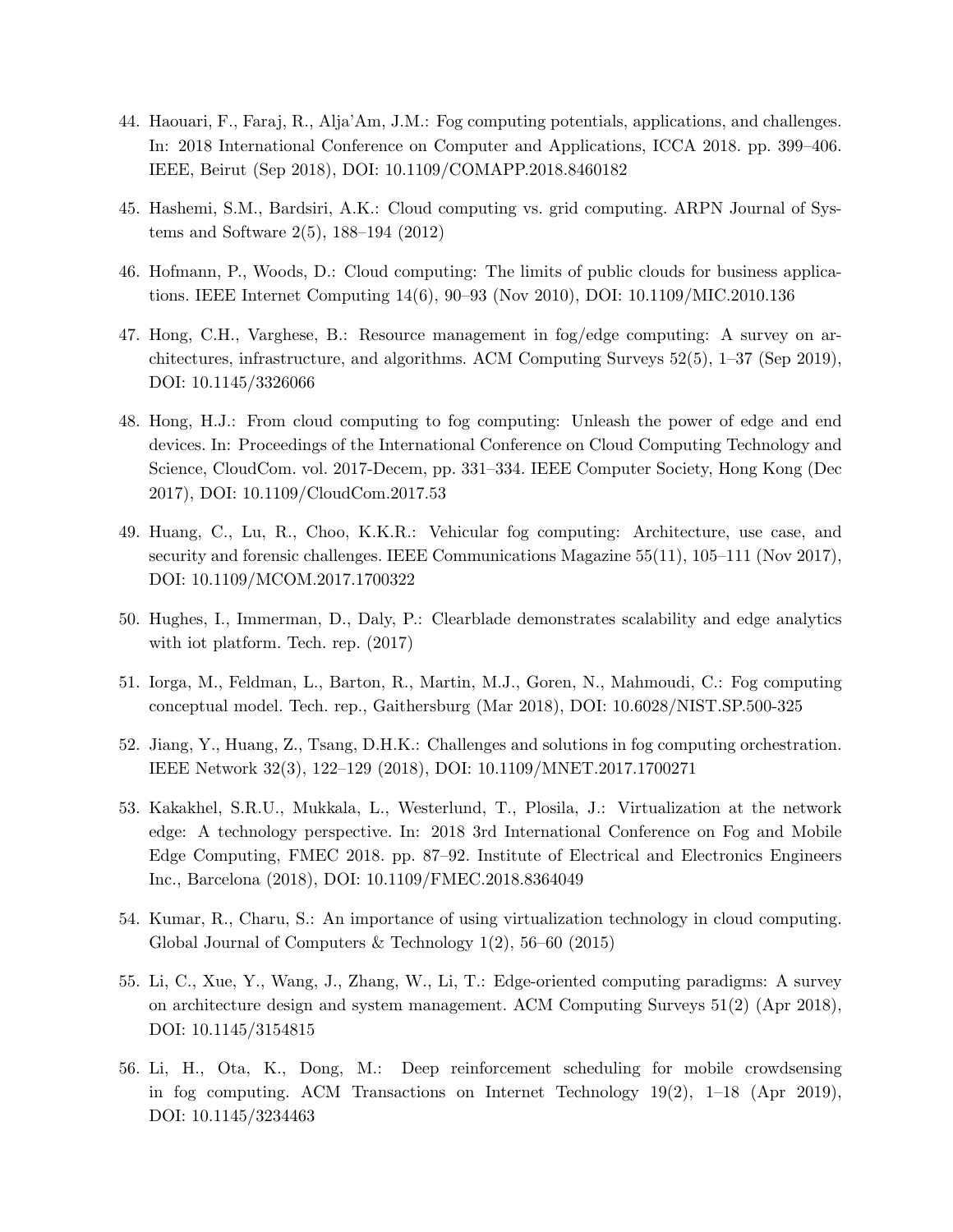- <span id="page-30-2"></span>57. Liu, L., Wang, Y., Yang, Y., Tian, Z.: Utility-based computing model for grid. In: Proceedings - First International Conference on Semantics, Knowledge and Grid, SKG 2005. pp. 0–3. No. Skg 2005, Beijing (2005), DOI: [10.1109/SKG.2005.140](http://dx.doi.org/10.1109/SKG.2005.140)
- <span id="page-30-9"></span>58. Liu, Y., Fieldsend, J.E., Min, G.: A framework of fog computing: Architecture, challenges, and optimization. IEEE Access 5, 25445–25454 (Oct 2017), DOI: [10.1109/ACCESS.2017.2766923](http://dx.doi.org/10.1109/ACCESS.2017.2766923)
- <span id="page-30-3"></span>59. Madsen, H., Albeanu, G., Burtschy, B., Popentiu-Vladicescu, F.: Reliability in the utility computing era: Towards reliable fog computing. In: International Conference on Systems, Signals, and Image Processing. pp. 43–46. IEEE Computer Society, Rio de Janeiro (2013), DOI: [10.1109/IWSSIP.2013.6623445](http://dx.doi.org/10.1109/IWSSIP.2013.6623445)
- <span id="page-30-7"></span>60. Mahmood, Z., Ramachandran, M.: Fog computing: Concepts, principles and related paradigms. In: Fog Computing: Concepts, Frameworks and Technologies, pp. 3–21. Springer International Publishing (Jan 2018), DOI: [10.1007/978-3-319-94890-4](http://dx.doi.org/10.1007/978-3-319-94890-4_1) 1
- <span id="page-30-8"></span>61. Mahmoudi, C., Mourlin, F., Battou, A.: Formal definition of edge computing: An emphasis on mobile cloud and iot composition. In: 2018 3rd International Conference on Fog and Mobile Edge Computing, FMEC 2018. pp. 34–42. Institute of Electrical and Electronics Engineers Inc., Barcelona (May 2018), DOI: [10.1109/FMEC.2018.8364042](http://dx.doi.org/10.1109/FMEC.2018.8364042)
- <span id="page-30-0"></span>62. McAfee, A., Brynjolfsson, E.: Big data: The management revolution. Harvard Business Review 90(10), 4 (2012)
- <span id="page-30-4"></span>63. Mell, P., Grance, T.: The nist definition of cloud computing: Recommendations of the national institute of standards and technology. In: Public Cloud Computing: Security and Privacy Guidelines, pp. 97–101 (2012)
- <span id="page-30-12"></span>64. Mohamed, N., Al-Jaroodi, J., Jawhar, I.: Towards fault tolerant fog computing for iot-based smart city applications. In: 2019 IEEE 9th Annual Computing and Communication Workshop and Conference, CCWC 2019. pp. 752–757. Institute of Electrical and Electronics Engineers Inc. (Mar 2019), DOI: [10.1109/CCWC.2019.8666447](http://dx.doi.org/10.1109/CCWC.2019.8666447)
- <span id="page-30-10"></span>65. Naha, R.K., Garg, S., Georgakopoulos, D., Jayaraman, P.P., Gao, L., Xiang, Y., Ranjan, R.: Fog computing: Survey of trends, architectures, requirements, and research directions. IEEE Access 6(c), 47980–48009 (Aug 2018), DOI: [10.1109/ACCESS.2018.2866491](http://dx.doi.org/10.1109/ACCESS.2018.2866491)
- <span id="page-30-11"></span>66. Nebbiolo Technologies Inc.: Fog vs edge computing p. 8 (2016)
- <span id="page-30-1"></span>67. OpenFog Consortium Architecture Working Group: Openfog reference architecture for fog computing. Tech. Rep. February (2017), DOI: [OPFRA001.020817](http://dx.doi.org/OPFRA001.020817)
- <span id="page-30-5"></span>68. Pinchuk, A., Sokolov, N., Freinkman, V.: General principles of foggy computing. LastMile (3), 38–45 (2018), DOI: [10.22184/2070-8963.2018.72.3.38.45](http://dx.doi.org/10.22184/2070-8963.2018.72.3.38.45)
- <span id="page-30-6"></span>69. Proferansov, D.Y., Safonova, I.E.: To the question of fog computing and the internet of things. Educational resources and technology 4(21), 30–39 (2017), DOI: [10.21777/2500-2112-2017-4-](http://dx.doi.org/10.21777/2500-2112-2017-4-30-39) [30-39](http://dx.doi.org/10.21777/2500-2112-2017-4-30-39)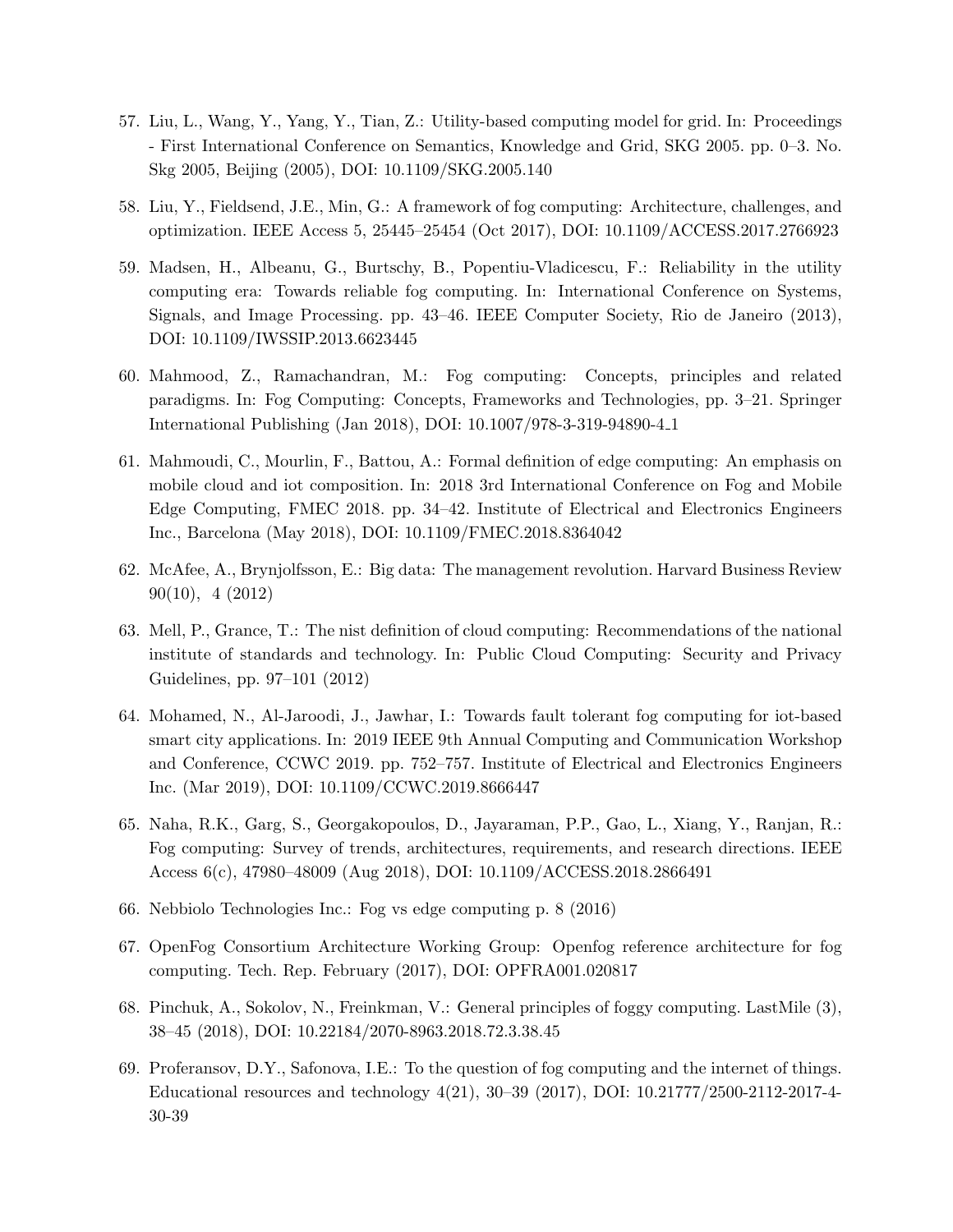- <span id="page-31-7"></span>70. Puliafito, C., Mingozzi, E., Vallati, C., Longo, F., Merlino, G.: Virtualization and migration at the network edge: An overview. In: Proceedings - 2018 IEEE International Conference on Smart Computing, SMARTCOMP 2018. pp. 368–374. Institute of Electrical and Electronics Engineers Inc., Taormina, Sicily (2018), DOI: [10.1109/SMARTCOMP.2018.00031](http://dx.doi.org/10.1109/SMARTCOMP.2018.00031)
- <span id="page-31-8"></span>71. Puthal, D., Mohanty, S.P., Bhavake, S.A., Morgan, G., Ranjan, R.: Fog computing security challenges and future directions [energy and security]. IEEE Consumer Electronics Magazine 8(3), 92–96 (May 2019), DOI: [10.1109/MCE.2019.2893674](http://dx.doi.org/10.1109/MCE.2019.2893674)
- <span id="page-31-2"></span>72. Radchenko, G.I., Alaasam, A.B., Tchernykh, A.N.: Comparative analysis of virtualization methods in big data processing. Supercomputing Frontiers and Innovations 6(1), 48–79 (Apr 2019), DOI: [10.14529/jsfi190107](http://dx.doi.org/10.14529/jsfi190107)
- <span id="page-31-1"></span>73. Ravandi, B., Papapanagiotou, I.: A self-learning scheduling in cloud software defined block storage. In: IEEE International Conference on Cloud Computing, CLOUD. vol. 2017-June, pp. 415–422. IEEE Computer Society, Honolulu, Hawaii (Sep 2017), DOI: [10.1109/CLOUD.2017.60](http://dx.doi.org/10.1109/CLOUD.2017.60)
- <span id="page-31-6"></span>74. Reale, A.: A guide to edge iot analytics: Internet of things blog (2017), [https://www.ibm.](https://www.ibm.com/blogs/internet-of-things/edge-iot-analytics/) [com/blogs/internet-of-things/edge-iot-analytics/](https://www.ibm.com/blogs/internet-of-things/edge-iot-analytics/)
- <span id="page-31-0"></span>75. Reinsel, D., Gantz, J.: Extracting value from chaos. IDC iview 1142, 1–12 (2011)
- <span id="page-31-5"></span>76. Russo, G.R.: Model-based auto-scaling of distributed data stream processing applications. In: Middleware 2020 Doctoral Symposium - Proceedings of the 2020 21st International Middleware Conference Doctoral Symposium, Part of Middleware 2020. pp. 5–8. Association for Computing Machinery, Inc, New York, NY, USA (Dec 2020), DOI: [10.1145/3429351.3431741](http://dx.doi.org/10.1145/3429351.3431741)
- <span id="page-31-4"></span>77. Sadashiv, N., Kumar, S.M.: Cluster, grid and cloud computing: A detailed comparison. In: ICCSE 2011 - 6th International Conference on Computer Science and Education, Final Program and Proceedings. pp. 477–482. No. Iccse, IEEE, Chennai (2011), DOI: [10.1109/ICCSE.2011.6028683](http://dx.doi.org/10.1109/ICCSE.2011.6028683)
- <span id="page-31-3"></span>78. Sehgal, N.K., Bhatt, P.C.P., Sehgal, N.K., Bhatt, P.C.P.: Features of private and public clouds. In: Cloud Computing, pp. 51–60. Springer International Publishing, Cham (2018), DOI: [10.1007/978-3-319-77839-6](http://dx.doi.org/10.1007/978-3-319-77839-6_4) 4
- <span id="page-31-9"></span>79. Skarlat, O., Karagiannis, V., Rausch, T., Bachmann, K., Schulte, S.: A framework for optimization, service placement, and runtime operation in the fog. In: Proceedings - 11th IEEE/ACM International Conference on Utility and Cloud Computing, UCC 2018. pp. 164–173. Institute of Electrical and Electronics Engineers Inc., Zurich (2019), DOI: [10.1109/UCC.2018.00025](http://dx.doi.org/10.1109/UCC.2018.00025)
- <span id="page-31-10"></span>80. Skarlat, O., Nardelli, M., Schulte, S., Borkowski, M., Leitner, P.: Optimized iot service placement in the fog. Service Oriented Computing and Applications 11(4), 427–443 (Dec 2017), DOI: [10.1007/s11761-017-0219-8](http://dx.doi.org/10.1007/s11761-017-0219-8)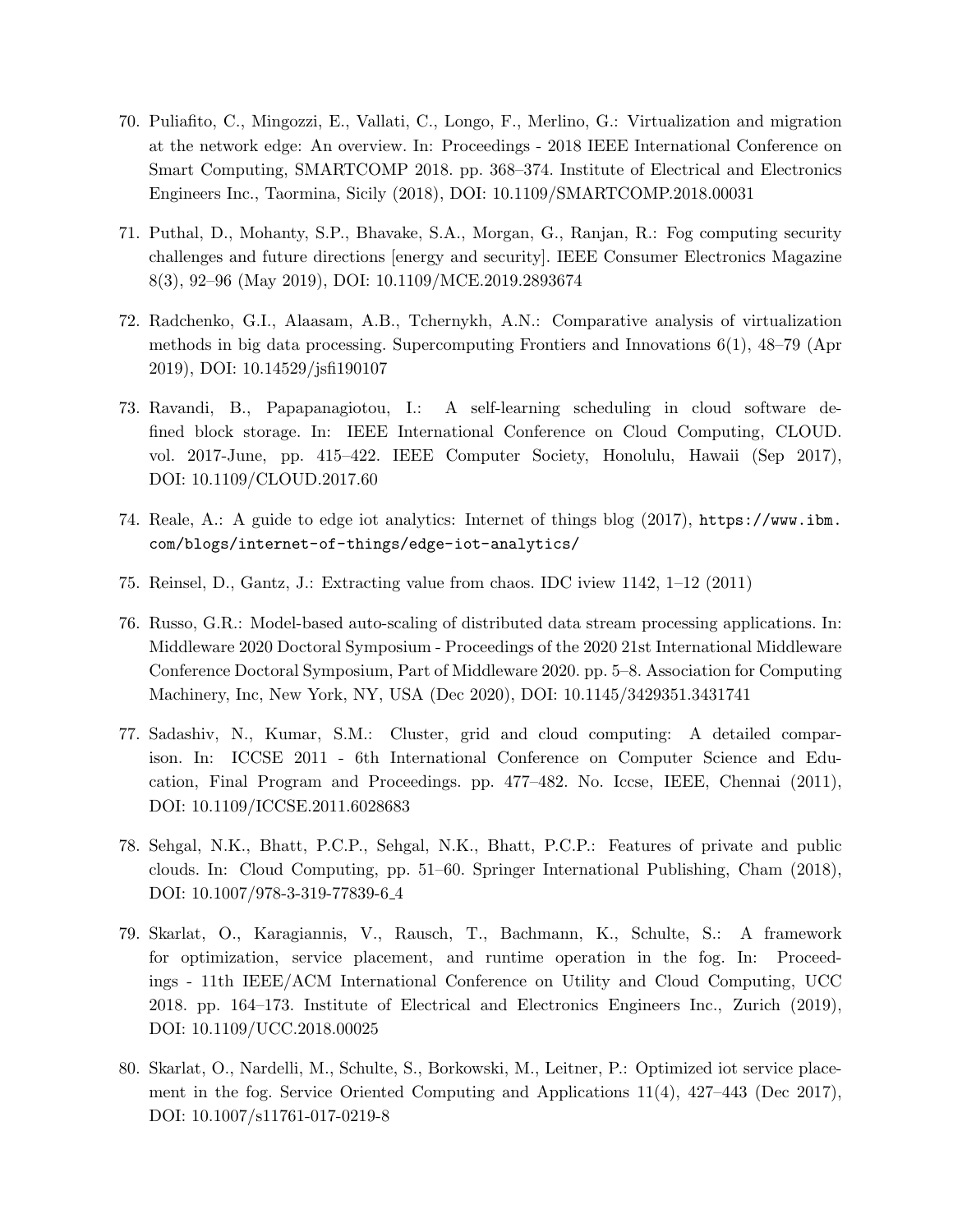- <span id="page-32-9"></span>81. Skarlat, O., Schulte, S., Borkowski, M., Leitner, P.: Resource provisioning for iot services in the fog. In: Proceedings - 2016 IEEE 9th International Conference on Service-Oriented Computing and Applications, SOCA 2016. pp. 32–39. Institute of Electrical and Electronics Engineers Inc., Macau (Dec 2016), DOI: [10.1109/SOCA.2016.10](http://dx.doi.org/10.1109/SOCA.2016.10)
- <span id="page-32-1"></span>82. Sotomayor, B., Montero, R.S., Llorente, I.M., Foster, I.: Virtual infrastructure management in private and hybrid clouds. IEEE Internet Computing 13(5), 14–22 (2009), DOI: [10.1109/MIC.2009.119](http://dx.doi.org/10.1109/MIC.2009.119)
- <span id="page-32-8"></span>83. Technologies, N.: Toshiba digital solutions corporation and nebbiolo technologies inc. sign an industrial iot strategic partnership agreement (2018), [https://www.ibm.com/blogs/](https://www.ibm.com/blogs/internet-of-things/edge-iot-analytics/) [internet-of-things/edge-iot-analytics/](https://www.ibm.com/blogs/internet-of-things/edge-iot-analytics/)
- <span id="page-32-7"></span>84. Tran, Q.M., Nguyen, P.H., Tsuchiya, T., Toulouse, M.: Designed features for improving openness, scalability and programmability in the fog computing-based iot systems. SN Computer Science 1(4), 194 (Jul 2020), DOI: [10.1007/s42979-020-00197-w](http://dx.doi.org/10.1007/s42979-020-00197-w)
- <span id="page-32-5"></span>85. Tseng, F.H., Tsai, M.S., Tseng, C.W., Yang, Y.T., Liu, C.C., Chou, L.D.: A lightweight autoscaling mechanism for fog computing in industrial applications. IEEE Transactions on Industrial Informatics 14(10), 4529–4537 (Oct 2018), DOI: [10.1109/TII.2018.2799230](http://dx.doi.org/10.1109/TII.2018.2799230)
- <span id="page-32-4"></span>86. Tuli, S., Basumatary, N., Buyya, R.: Edgelens: Deep learning based object detection in integrated iot, fog and cloud computing environments (2019)
- <span id="page-32-2"></span>87. Vandenberg, A.: Grid computing for all. p. 3. Charles River Media (2005), DOI: [10.1145/1167350.1167353](http://dx.doi.org/10.1145/1167350.1167353)
- <span id="page-32-10"></span>88. Varshney, P., Simmhan, Y.: Demystifying fog computing: Characterizing architectures, applications and abstractions. In: Proceedings - 2017 IEEE 1st International Conference on Fog and Edge Computing, ICFEC 2017. pp. 115–124. Institute of Electrical and Electronics Engineers Inc. (Aug 2017), DOI: [10.1109/ICFEC.2017.20](http://dx.doi.org/10.1109/ICFEC.2017.20)
- <span id="page-32-6"></span>89. Velasquez, K., Abreu, D.P., Assis, M.R., Senna, C., Aranha, D.F., Bittencourt, L.F., Laranjeiro, N., Curado, M., Vieira, M., Monteiro, E., Madeira, E.: Fog orchestration for the internet of everything: state-of-the-art and research challenges. Journal of Internet Services and Applications 9(1) (Dec 2018), DOI: [10.1186/s13174-018-0086-3](http://dx.doi.org/10.1186/s13174-018-0086-3)
- <span id="page-32-3"></span>90. Wadhwa, H., Aron, R.: Fog computing with the integration of internet of things: Architecture, applications and future directions. In: Proceedings - 16th IEEE International Symposium on Parallel and Distributed Processing with Applications, 17th IEEE International Conference on Ubiquitous Computing and Communications, 8th IEEE International Conference on Big Data and Cloud Computing, 11t. pp. 987–994. IEEE, Melbourne (Dec 2019), DOI: [10.1109/BD-](http://dx.doi.org/10.1109/BDCloud.2018.00144)[Cloud.2018.00144](http://dx.doi.org/10.1109/BDCloud.2018.00144)
- <span id="page-32-0"></span>91. Webb, K.: Reviews. architects of the information society: 35 years of the laboratory for computer science at mit (2000), DOI: [10.1108/intr.2000.17210aaf.006](http://dx.doi.org/10.1108/intr.2000.17210aaf.006)